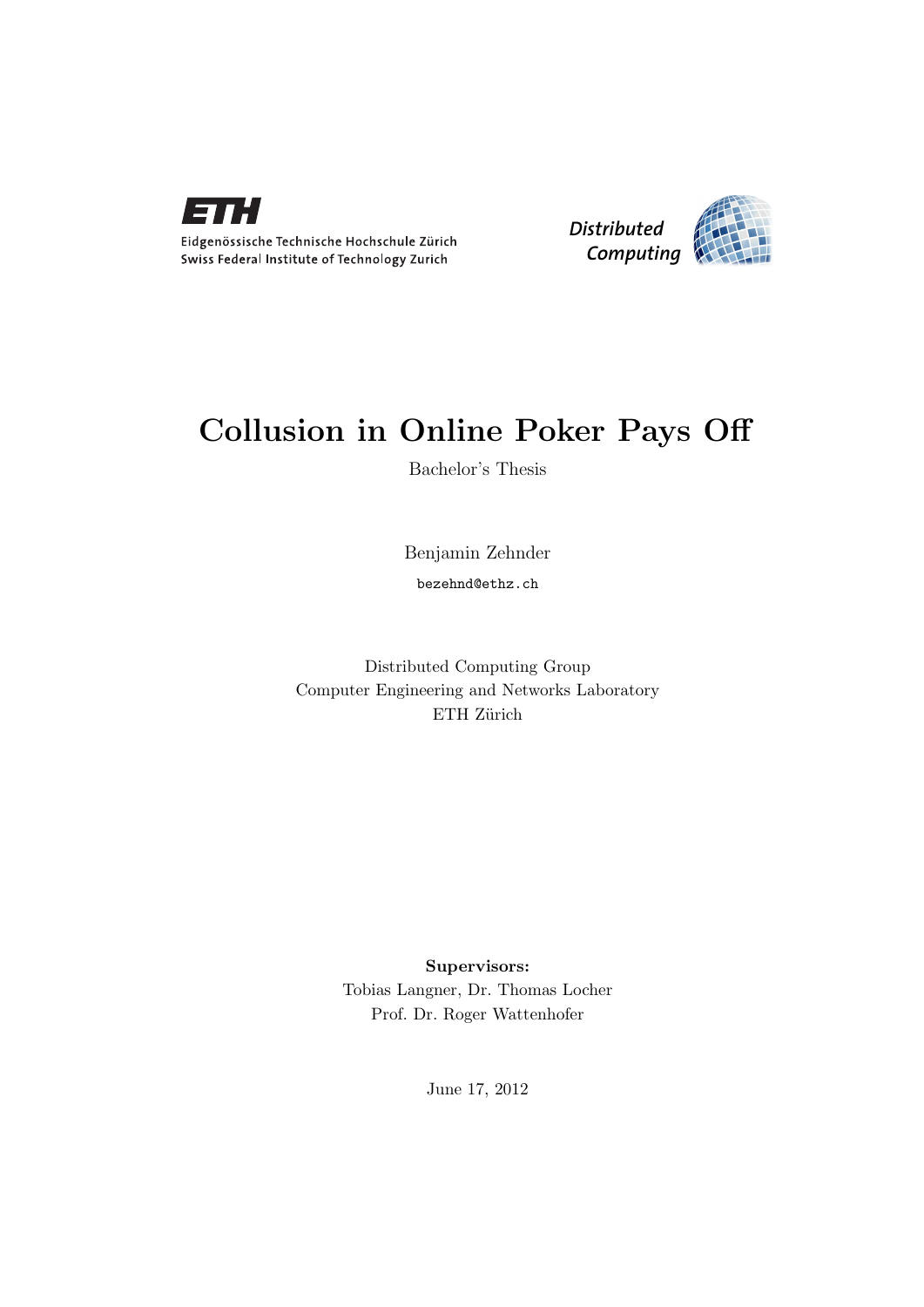## Abstract

<span id="page-1-0"></span>In this thesis we describe the implementation of a colluding poker robot which plays online against human players. Our robot uses the graphical user interface of the poker platform to get the information and to interact with the poker platform. We tried to get an advantage through collusion without relying on complicated opponent simulations or a lot of domain knowledge. We let play up to four robots together against human opponents at tables of six players with play and real money.

Our results indicate that our robots are playing comparatively at play money tables but bad at real money tables. Our results further indicate that collusion provides a relevant advantage at play and real money tables, which increases with every additional colluding player. In order to win at real money tables, colluding robots need a more complicated decision making process or more domain knowledge than ours had. Another result shows that human players play more carefully with real money compared to play money.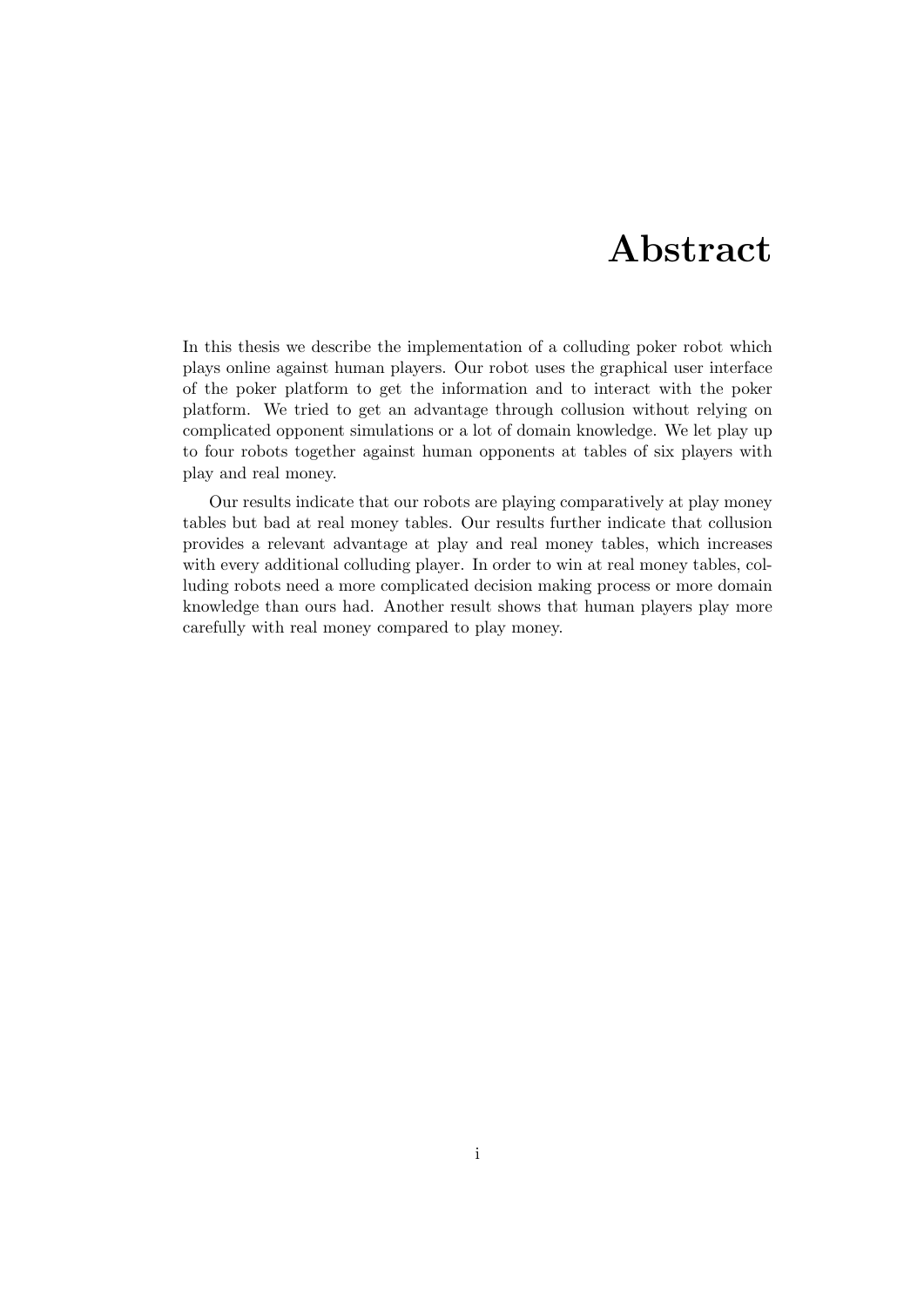# **Contents**

|          | <b>Abstract</b> |                   |                                                                      | i              |
|----------|-----------------|-------------------|----------------------------------------------------------------------|----------------|
| 1        |                 | Introduction      |                                                                      | $\mathbf 1$    |
| $\bf{2}$ |                 |                   | <b>Related research</b>                                              | 3              |
| 3        |                 |                   | <b>Materials and methods</b>                                         | $\overline{5}$ |
|          | 3.1             |                   |                                                                      | $\overline{5}$ |
|          | 3.2             |                   |                                                                      | 6              |
|          | 3.3             |                   |                                                                      | $\overline{7}$ |
|          | 3.4             |                   |                                                                      | 9              |
|          | 3.5             | Collusion         |                                                                      | 10             |
|          | 3.6             | <b>Strategies</b> |                                                                      | 11             |
|          |                 | 3.6.1             | Big stack strategy $\dots \dots \dots \dots \dots \dots \dots \dots$ | 13             |
|          |                 | 3.6.2             | Hutchison strategy $\dots \dots \dots \dots \dots \dots \dots \dots$ | 13             |
|          |                 | 3.6.3             | Minimum probability based strategy                                   | 13             |
|          |                 | 3.6.4             | Profiling and probability based strategy $\ldots \ldots \ldots$      | 14             |
|          |                 | 3.6.5             | Minimum probability and bluffing strategy $\dots \dots$              | 15             |
|          |                 | 3.6.6             |                                                                      | 15             |
|          |                 | 3.6.7             |                                                                      | 15             |
| 4        |                 | <b>Testing</b>    |                                                                      | 17             |
|          | 4.1             |                   |                                                                      | 17             |
|          | 4.2             |                   |                                                                      | 17             |
|          | 4.3             |                   |                                                                      | 18             |
|          |                 | 4.3.1             |                                                                      | 18             |
|          |                 | 4.3.2             |                                                                      | 19             |
|          | 4.4             |                   |                                                                      | 20             |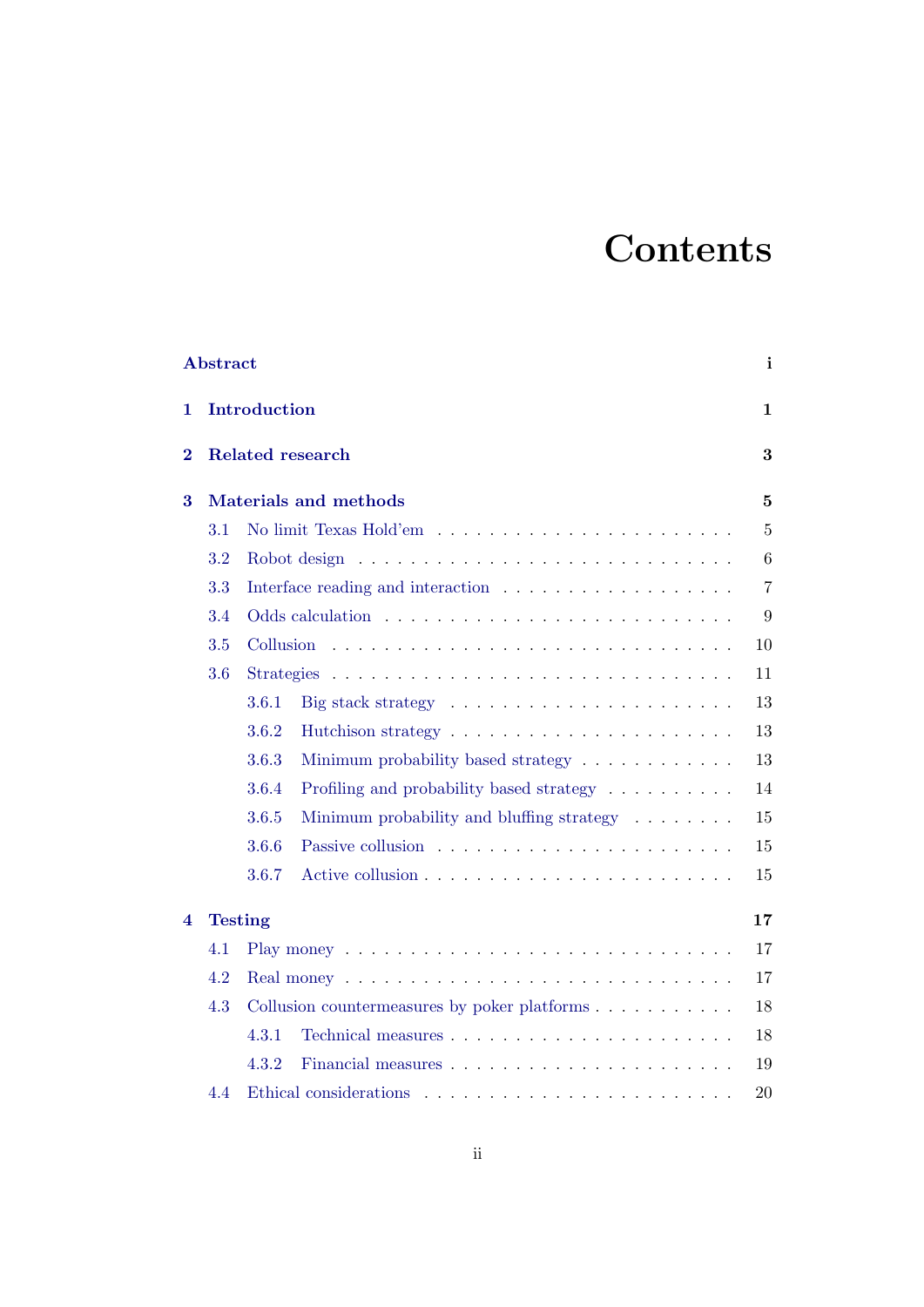|     | 4.4.1                                                                                         |
|-----|-----------------------------------------------------------------------------------------------|
|     |                                                                                               |
|     | 4.4.2                                                                                         |
| 5   | Results                                                                                       |
| 5.1 |                                                                                               |
| 5.2 |                                                                                               |
| 5.3 | Play money compared to real money                                                             |
| 6   | <b>Discussion</b>                                                                             |
| 6.1 | Robot performance                                                                             |
|     | 6.1.1                                                                                         |
|     | 6.1.2                                                                                         |
| 6.2 |                                                                                               |
| 6.3 | The difference in human behavior between play money and real                                  |
|     |                                                                                               |
| 6.4 | Collusion and robot detection $\ldots$ , $\ldots$ , $\ldots$ , $\ldots$ , $\ldots$ , $\ldots$ |
| 6.5 |                                                                                               |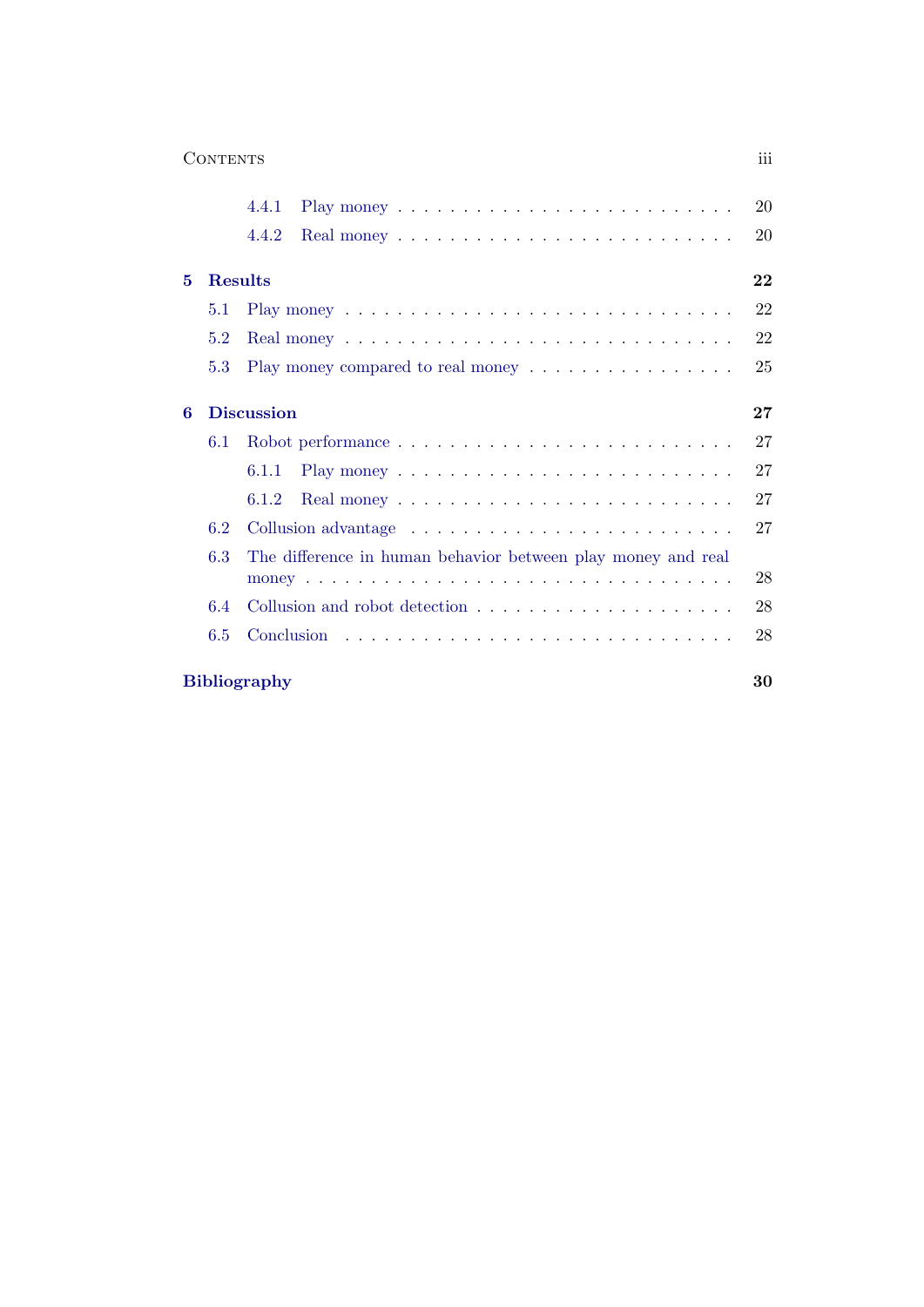## CHAPTER<sub>1</sub> Introduction

<span id="page-4-0"></span>In the past decade poker became very popular and a favorite pastime for many people. The two main reasons might be on the one hand the poker tournament broadcasts on TV, which began to show the cards of all players to the audience and on the other hand the possibility to play poker over the Internet in the comfort of your chair at home. Online poker platforms do not only allow you to play poker at home but also with much less money compared to casinos. In casinos the minimum forced bets, the so called blinds, typically start at \$1 whereas at online poker platforms the blinds typically start at \$0.01. This is the reason why a lot more people started to play online poker on a regular basis, which led to an immense growth in the online poker business over the past few years. In the year 2010 there were over 6 millions active online poker players worldwide and online poker platforms earned rake revenue of over US\$3.6 billions [\[1\]](#page-33-1).

The huge amount of money that can be earned in the online poker business led to a lot of different online poker platforms. They are very different in terms of their player base size but all of them claim to have robot detection and to be secure. Robots are computer programs which pretend to be humans and try to be better in poker than the average human. The security of an online poker platform is very important because the players have to trust the poker platform enough to transfer their money to the poker platform. Without a money transfer, the players are not able to play for money on the poker platform and the poker platforms can not make a profit except for advertisements.

On the other side there are several articles about robots on those poker platforms. The advantage of robots is their huge computing power which can be used to play stochastically optimal and their capability to remember histories perfectly. One player can have many robots playing at the same time without any player interaction. This possibility allows the player to make a lot of money with robots where each robot makes a little money. Many poker players do not like to play against robots because they fear to lose money against them so they prefer to play on poker platforms without robots. That is the reason why most poker platforms forbid robots.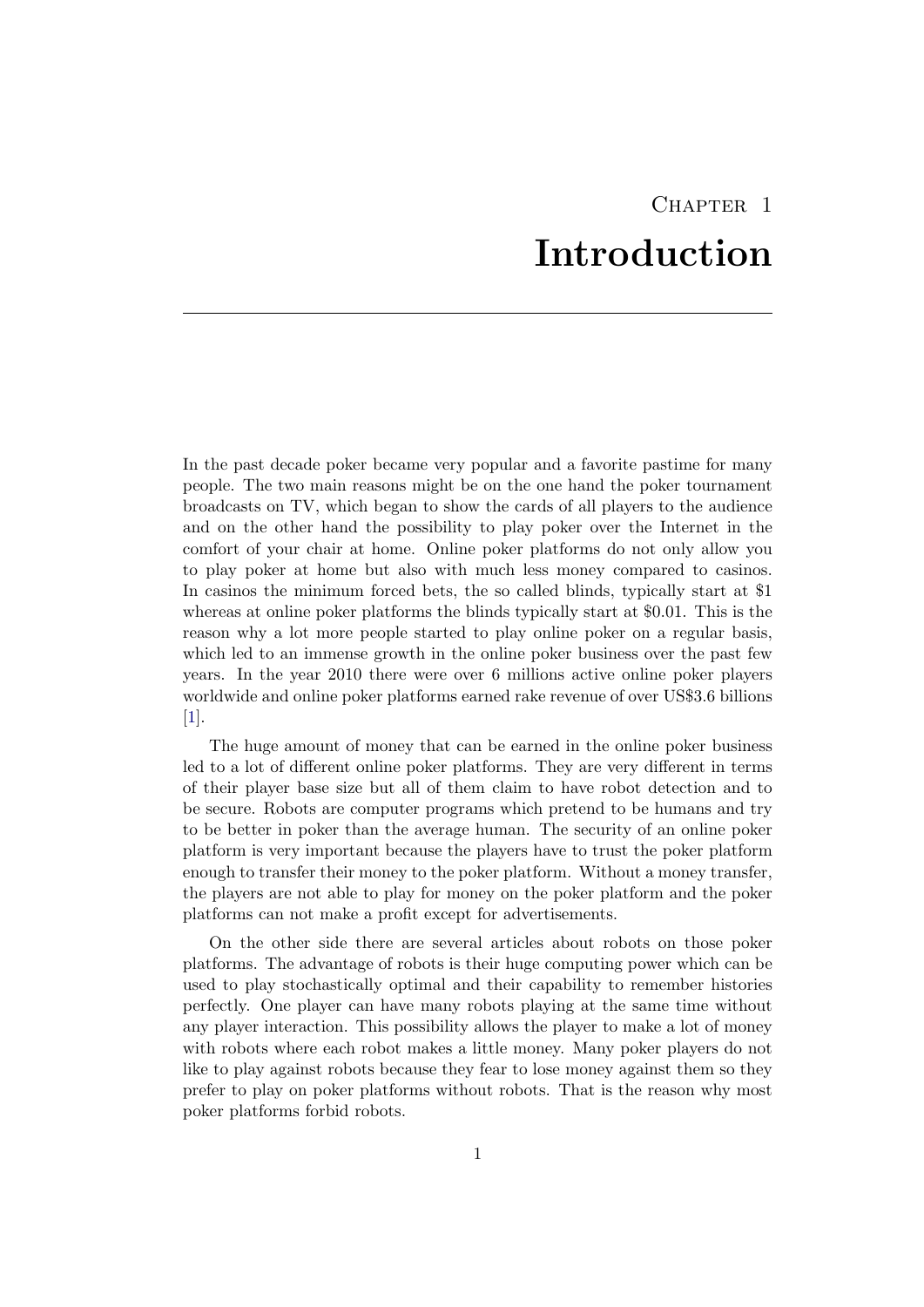#### 1. INTRODUCTION 2

Another problem of online poker are players which work together by exchanging information at the same poker table. This is called collusion. Since poker is a single player game collusion is considered cheating.<sup>1</sup> Colluding players try to cheat on fair players to get their money. Collusion is hard to detect on online poker platforms because the players can use other channels to communicate like telephones or Internet chat rooms. But for human players it may be hard because of bad communication and bad scaling in the number of players because the communication gets more complicated if there are more players.<sup>2</sup>

The biggest problem for poker platforms may be the combination of the two. Colluding robots that cheat on fair playing humans. The bad communication problem and the scaling problem of colluding human players do not exist if robots are used. We want to check in this bachelor thesis if the claims from the poker platforms, to detect robots and to be secure, are trustworthy. We want to do this by first building a colluding robot and then let several colluding robots play at the same time. The colluding robots will first play at play money tables and then at real money tables. This will allow us to compare human behavior between play and real money. Our goal is to show that our robot has an advantage through collusion without relying on complicated calculations and simulations or a lot of domain knowledge.

So our three main questions are: Can robots win real money on online poker platforms? Does collusion provide a relevant advantage? Do human players play differently with play money compared to real money?

<sup>1</sup>http://en.wikipedia.org/wiki/Cheating in poker

<sup>2</sup>http://www.pokercheatingsystem.com/articles/Article-Online-Poker-Cheating-Why-Collusion-Doesnt-Work.htm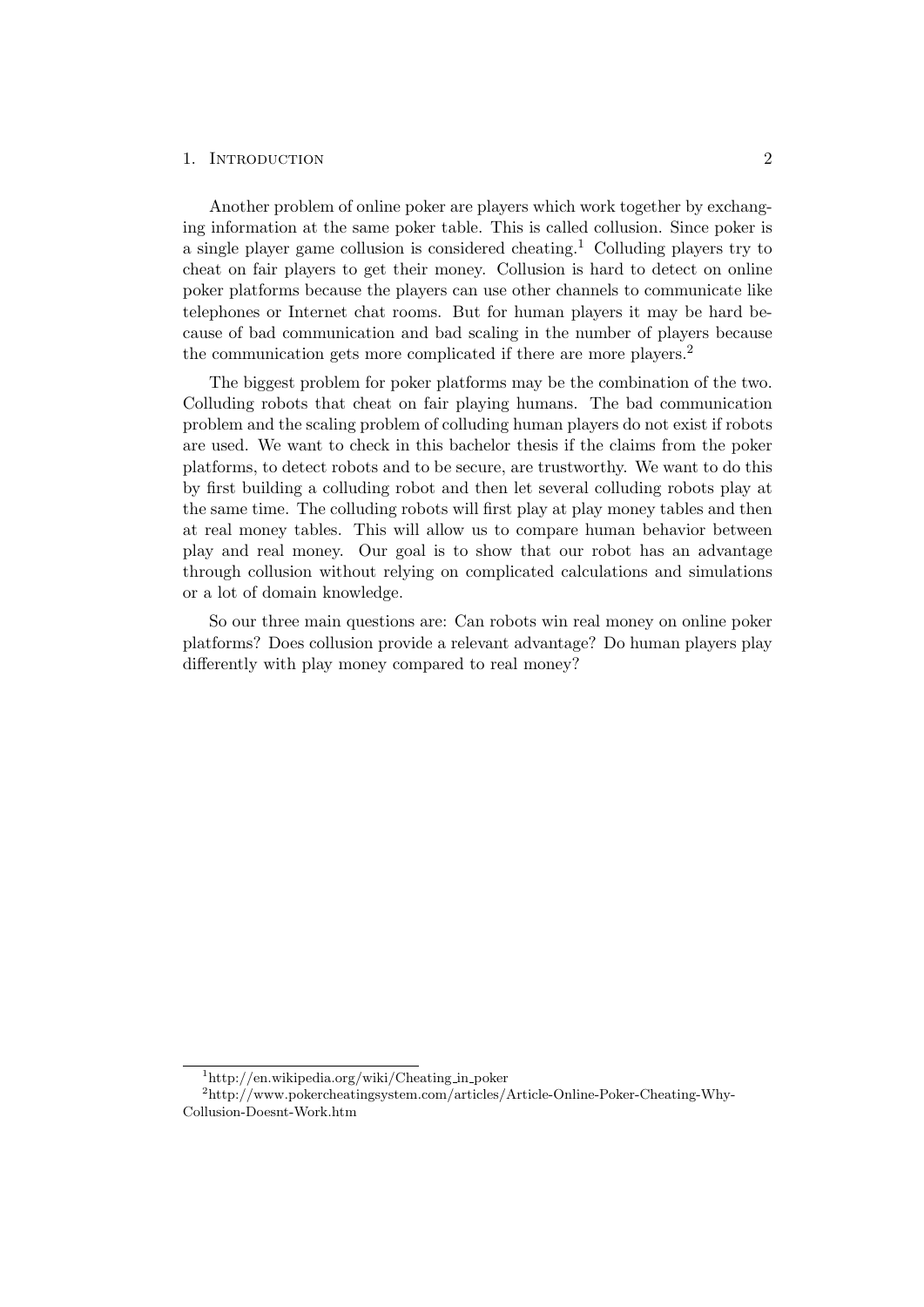## CHAPTER<sub>2</sub> Related research

<span id="page-6-0"></span>A lot of research on poker has been done in the past. Most of it focused on the two player version, the so called heads-up [\[2,](#page-33-2) [3\]](#page-33-3). Because our goal is to build a colluding robot we obviously cannot use the two player version. As we expect that the computational effort increases with the number of opponents at the table we decided to use the six player version and not the eight to ten player versions. Most prior research used the limited betting version of poker as this limits the number of possible actions that a player can take  $[2, 4, 3, 5, 6, 7]$  $[2, 4, 3, 5, 6, 7]$  $[2, 4, 3, 5, 6, 7]$  $[2, 4, 3, 5, 6, 7]$  $[2, 4, 3, 5, 6, 7]$  $[2, 4, 3, 5, 6, 7]$  $[2, 4, 3, 5, 6, 7]$  $[2, 4, 3, 5, 6, 7]$  $[2, 4, 3, 5, 6, 7]$  $[2, 4, 3, 5, 6, 7]$  $[2, 4, 3, 5, 6, 7]$ . As no limit Texas Hold'em is currently very popular we decided on that poker version.

Gilpin and Sandholm introduced a new way to compute an abstraction of the whole game tree. They showed that their approach was at least as strong as the best robot in heads-up limit Texas Hold'em at that time [\[2\]](#page-33-2). We cannot use this approach because the size of the game tree would be much bigger with six players and the no limit version of Texas Hold'em. So the computation would take to long to respond in the time given by the poker platform.

Billings et al. built poker robots based on opponent modeling for limit Texas Hold'em with eight to ten players. They tested their robots online against human opponents at play money tables. Their results showed that their robot played "reasonably strong" [\[4,](#page-33-4) [7\]](#page-33-7). We do not build a robot that does as much opponent modeling or game tree simulation but we focus on collusion and the advantage of it.

Simm built a colluding poker robot for no limit Texas Hold'em with any number of opponents. He tested his robots offline against other robots with and without collusion. The results indicated that his robots performed badly but that collusion did provide an advantage [\[8\]](#page-33-8). In contrast we test our robots on an online poker platform against human opponents to see how our robots perform and if collusion provides an advantage on online poker platforms.

Watson and Rubin built a poker robot for limit Texas Hold'em with up to eight opponents. Their robot was based on case-based reasoning methodology which searches for similar cases to make a decision. They tested their robot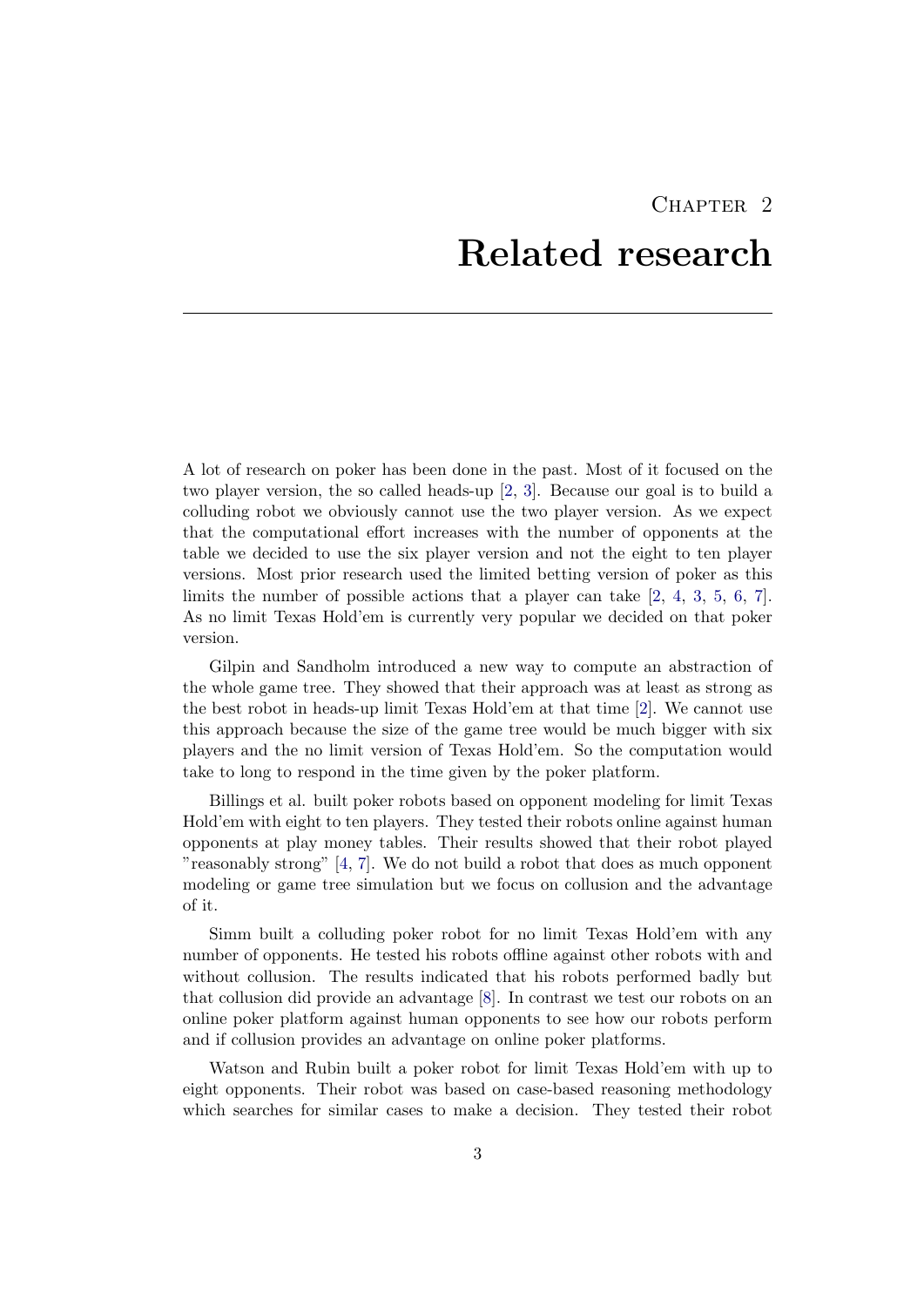#### 2. RELATED RESEARCH 4

against other robots and on online poker platforms against human opponents at both play and real money tables. The results showed that their robot performed well at play money tables and bad at real money tables [\[5\]](#page-33-5). We use a different approach for decision making of our robot and focus on collusion.

Risk and Szafron built poker robots for limit Texas Hold'em with two opponents. They used algorithms to find strategies which converge to an  $\epsilon$ -Nash equilibrium. Their results showed that their robots were the best in limit Texas Hold'em with two opponents at that time [\[6\]](#page-33-6). We again cannot use this approach because the computation would take to long to respond in the time given by the poker platform because the game state is much bigger with no limit Texas Hold'em and five opponents.

Smed et al. showed that it is possible to detect collusion in most situations by analyzing the game data and modeling player behavior [\[9\]](#page-33-9). As we do not want that our robots are detected we do not use active collusion, which means an aggressive playing attitude, because the change in playing behavior would be much more detectable than if we only use passive collusion.

To the best of our knowledge there does not exist any work on collusion on online poker platforms. Also there is almost no work on the difference in playing behavior of human players between play money and real money on online poker platforms. These are the two topics we focus on.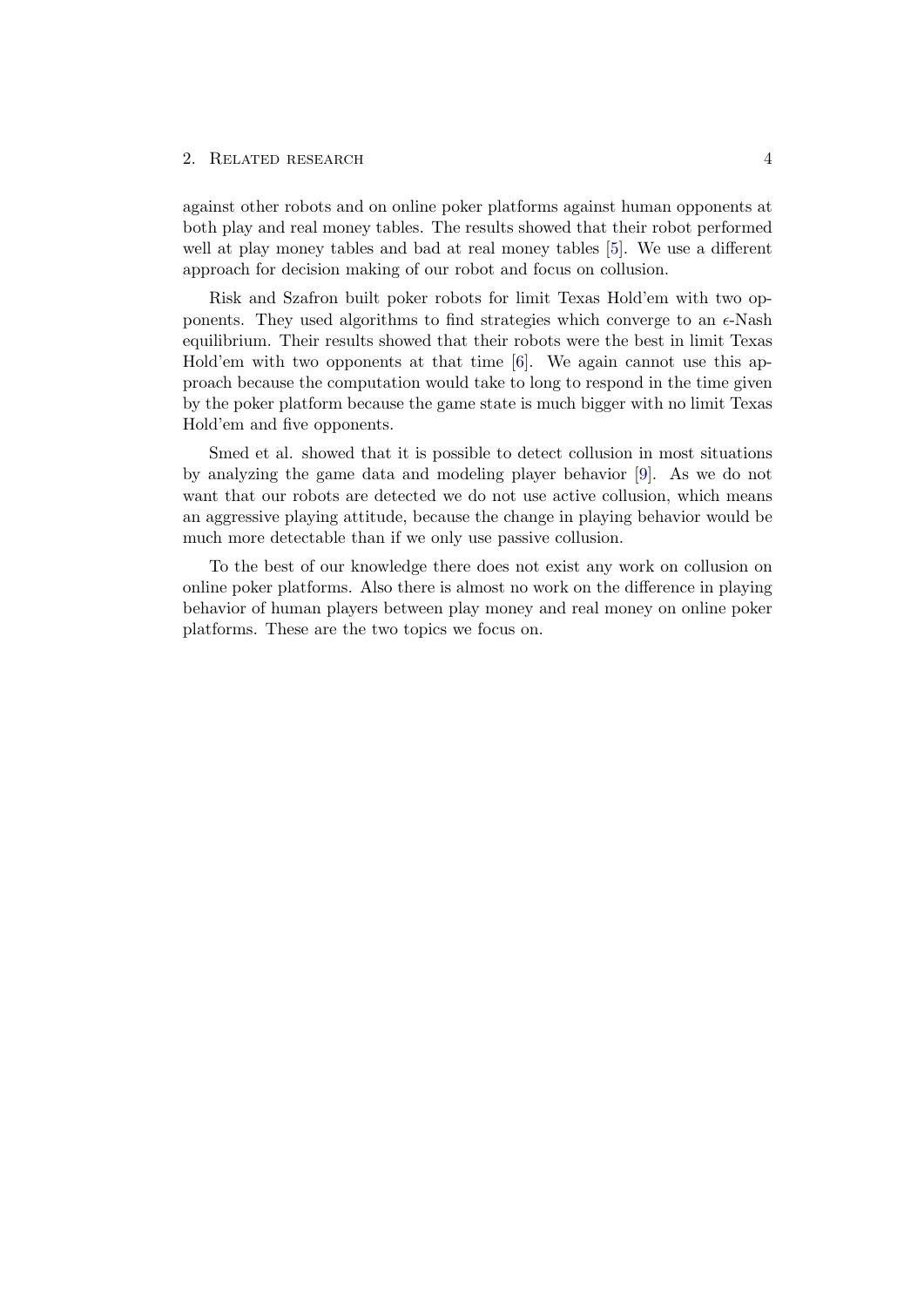## <span id="page-8-0"></span>CHAPTER<sub>3</sub> Materials and methods

There exist many different online poker platforms where you can play for real money. As far as we know they all do not provide an API because they do not want poker robots to play on their platforms. This is a problem we had to solve because our robot has to interact with such a poker platform else the robot will not be able to play poker on the platform. The problem of interacting consist of two subproblems.

The first subproblem is to get the information out of the poker platform. Most poker platforms provide a client which you have to install on your computer in order to play on their platform. A few also provide a flash version to play without installing any additional software. We have chosen one of the poker platforms that also provide a flash version because if you install one of their clients, then they can scan the hard drive and check for other running programs to detect a robot. They cannot do that with flash. So we have a graphical user interface from the flash version which is intended to be read by human players. In order to get the information the robot has to analyze the graphical user interface.

The second subproblem is to act on the poker platform. In order to solve this subproblem the robot has to process information about the graphical user interface, other colluding robots and the opponents and has to make a decision. Then the robot has to press the buttons and write text in the graphical user interface accordingly. In order to collude the robot also has to communicate with other robots because collusion is not possible without communication. So the robots need a way to communicate.

## <span id="page-8-1"></span>3.1 No limit Texas Hold'em

In this section we give a short description of our chosen poker variation no limit Texas Hold'em.

In no limit Texas Hold'em every player gets two hand cards at the start. The two players after the dealer have to make forced bets, the so called blinds. The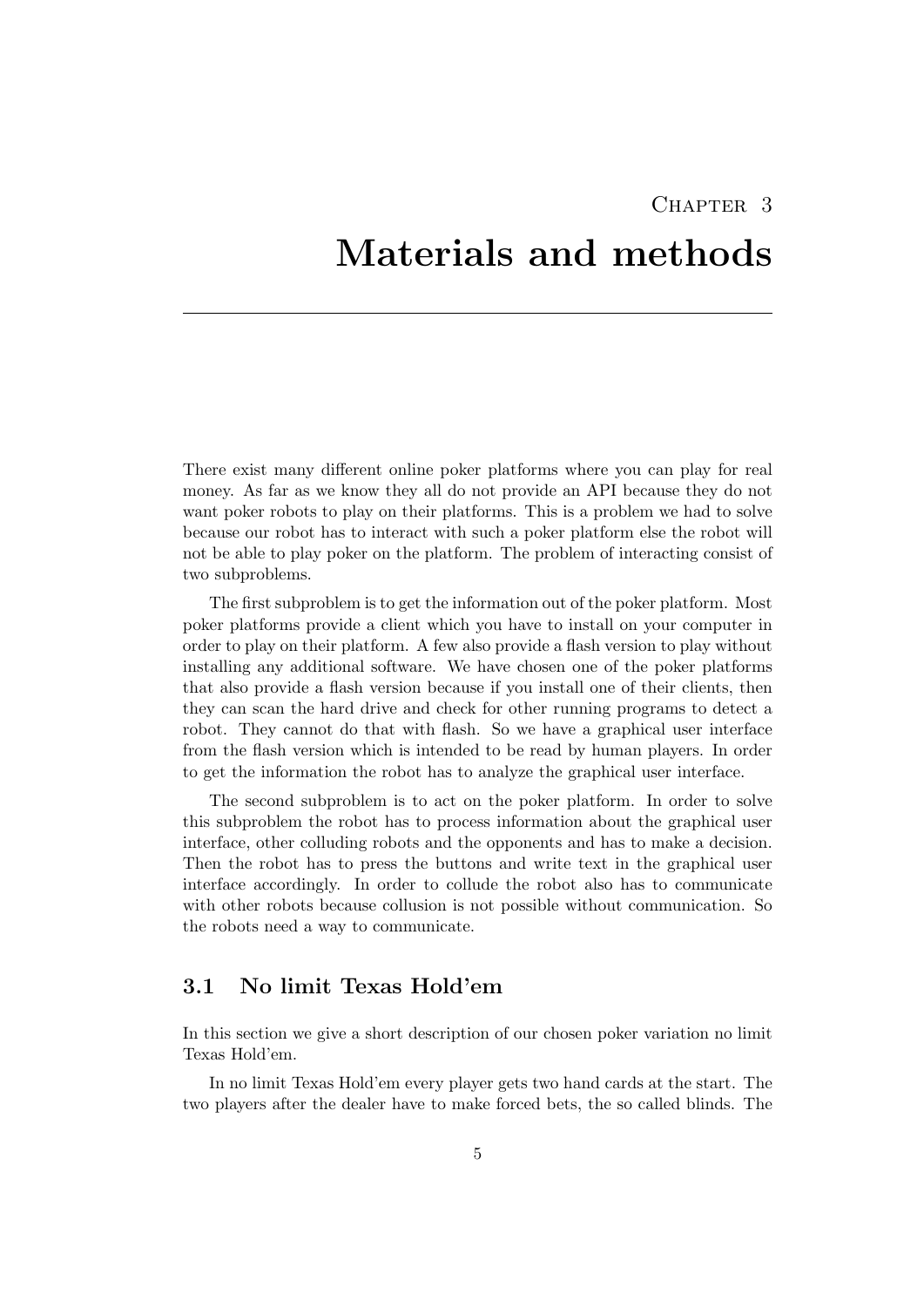first has to make the small blind and the second the big blind, which is in most cases two times the small blind. There are four betting phases. In every betting phase the players can fold, check, call, bet any amount, raise any amount or go all in. The betting phase ends if there is only one player remaining or if all remaining players put the same amount of money into the pot.

After the first betting phase, the so called preflop phase, three community cards are dealt, the so called flop. The other three betting phases together are called postflop phase. After the second and the third betting phase another community card is dealt to a total of five community cards. After the fourth betting phase the winner of the poker round is determined who then gets all the money in the pot. The winner is the player with the best five-card hand from his two hand cards and the five community cards.

## <span id="page-9-0"></span>3.2 Robot design

Our robot uses the following three natural phases: logging into the poker platform, choosing a table and playing at the table. Logging into the poker platform is done by first opening the web page with the flash version of the platform. Then the robot detects the position of the log in window, this is done similar to button detection which is described in section [3.3,](#page-10-0) and writes the name and the password into the appropriate fields and presses on the log in button. To end this phase the robot also chooses the correct table list, real money or play money, and sets the filters for the table list. The filters are a menu provided by the platform to find a table fitting your preferences faster. We use it to only display tables with six player seats.

The robot chooses a table by first detecting the position of the list, then reading it and scrolling through it. The robot reads with a method called optical character recognition which is described in section [3.3.](#page-10-0) Optical character recognition is needed because there is no API for the poker platform and we need a way to get the information from the poker platforms interface. The text for each table is analyzed and the first table that meets our selection criteria is chosen. Our selection criteria are the following. The number of players at the table has to be at least two and the big blind at the real money tables has to be 0.02 in any of the available currencies. Then the robot checks at the table if there is really a free seat because the table lists are sometimes out of date. If there is a free seat the robot takes it else it leaves the table searches for the next table.

Now the robot is at the chosen poker table and plays. In order to play the robot has to read the table and to detect the buttons. The appearance of one of the play buttons indicates that it is our turn to play. The current strategy then decides on the action to take by considering the available table information, ex-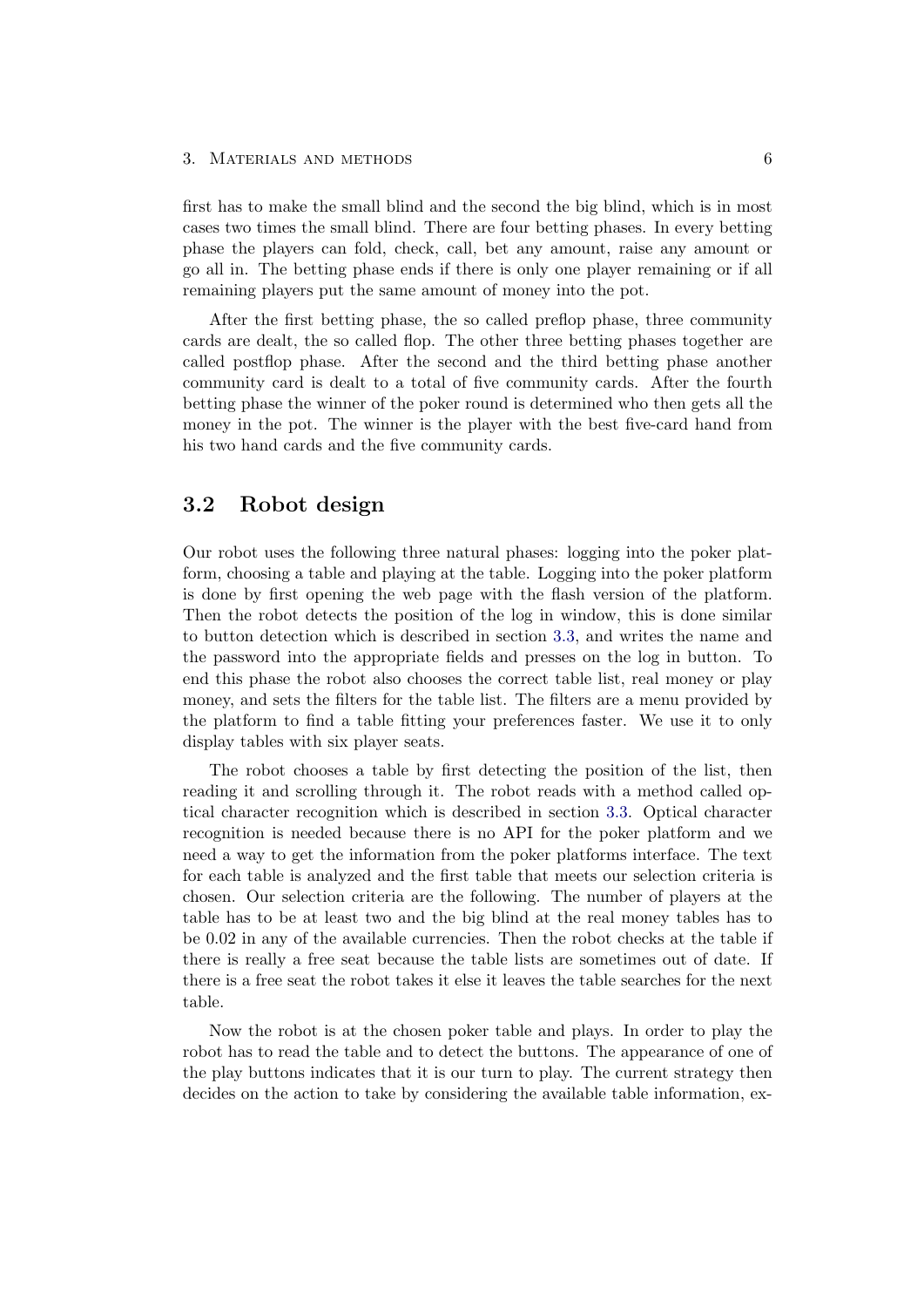changing information with the collusion server, which is described in section [3.5,](#page-13-0) and calculating the probability to win. We have designed several strategies which are described in section [3.6.](#page-14-0) The action decision from the strategy is then preformed by clicking on the respective button.

## <span id="page-10-0"></span>3.3 Interface reading and interaction

In order to get the information from the graphical user interface of the poker platform we do optical character recognition and button detection. As we want to do this by comparing the current screen shot to images of the characters of the graphical user interface, we need sample images of all the characters. We took all those sample images and saved them in a folder along with a description file which has a list of all the characters that are in the folder. The description file also indicates which algorithm should be used for the character set in the folder. We do this because depending on the operating system or the poker platform you may want to change the algorithm accordingly to the problem without changing the source code.

The algorithms to get the information out of the graphical user interface first take a screen shot<sup>1</sup> and analyze it. We use different algorithms for different optical character recognition problems depending on how the characters are graphical displayed.

On the poker platform we used to do the testing the buttons looked always absolute identical. So the first algorithm, algorithm [1,](#page-11-0) checks for a perfect matching. The algorithm does this by checking if the screen shot has a rectangle of the size of the button in which every single pixel has exactly the same color as the corresponding pixel in the sample image of the button.

If the poker platform and the operating system use anti aliasing and different displaying modes, including shadows, transparency and different backgrounds, you cannot just check for a perfect matching of the characters. Our solution to this problem is that we allow a certain difference per pixel. This difference can be indicated in the description file. The only change to algorithm [1](#page-11-0) is on lines 8 to 10 which we replace with

**if** pixelDifference(screen.getRGB(x+i,y+j), button.getRGB(i,j)) > maxDiff then

```
isCorrect \leftarrow falseend if
```
where *pixelDifference* is shown in algorithm [2](#page-12-1) and  $maxDiff$  is the difference indicated in the description file.

If only the background is different then all character pixels have the same color  $f$ . The idea is to make all the images black and white, where all pixels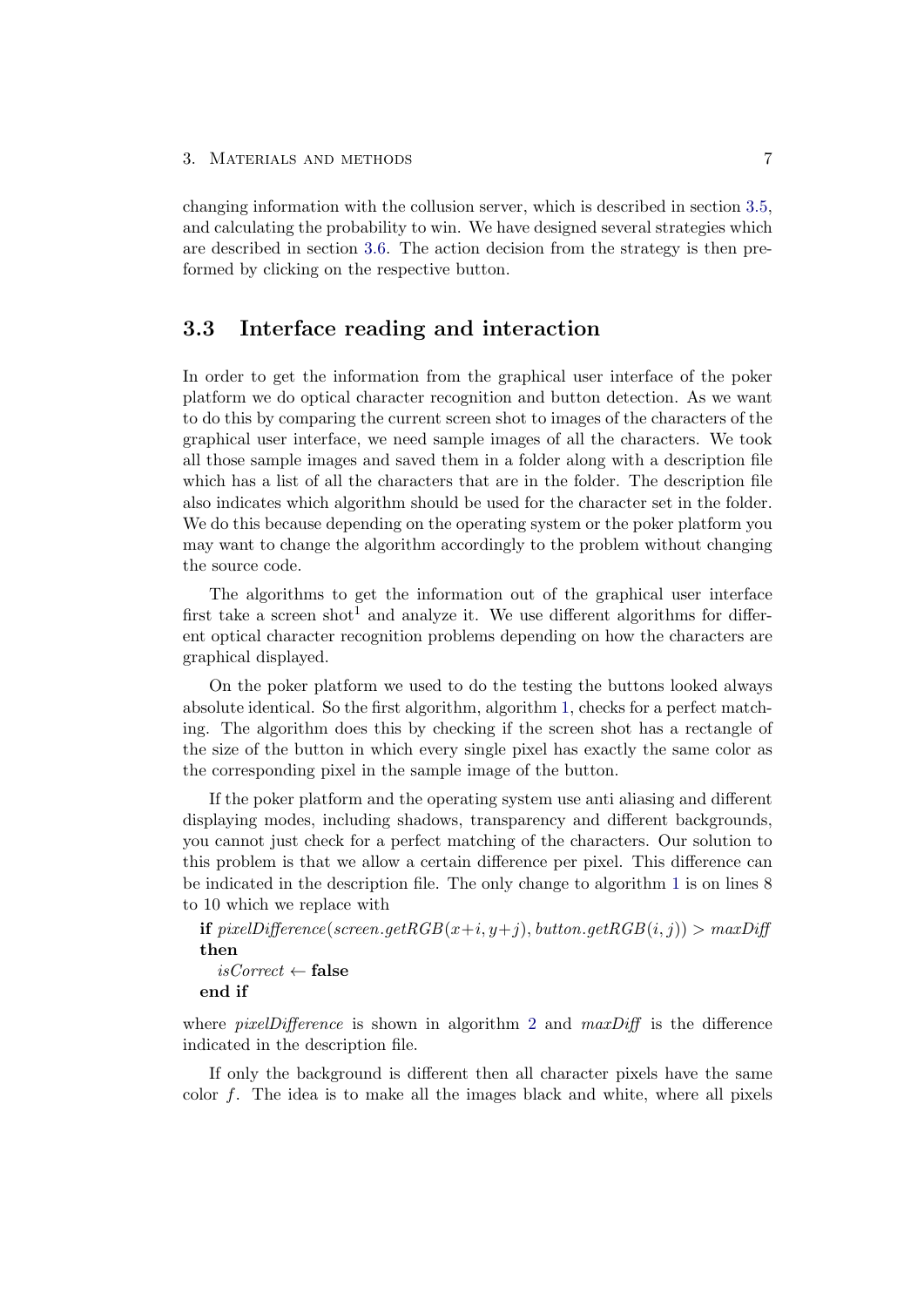<span id="page-11-0"></span>Algorithm 1 Check for a perfect matching of button in screen

1: for  $x = 0$  to screen.width – button.width do 2: for  $y = 0$  to screen.height – button.height do 3: 4:  $isCorrect \leftarrow true$ 5: **for**  $i = 0$  to button.width do 6: **for**  $j = 0$  to button.height do 7: 8: **if** screen.getRGB $(x + i, y + j) \neq button.getRGB(i, j)$  then 9:  $isCorrect \leftarrow false$ 10: end if 11: 12: end for 13: end for 14: 15: if isCorrect then 16: return true 17: end if 18: 19: end for 20: end for 21: 22: return false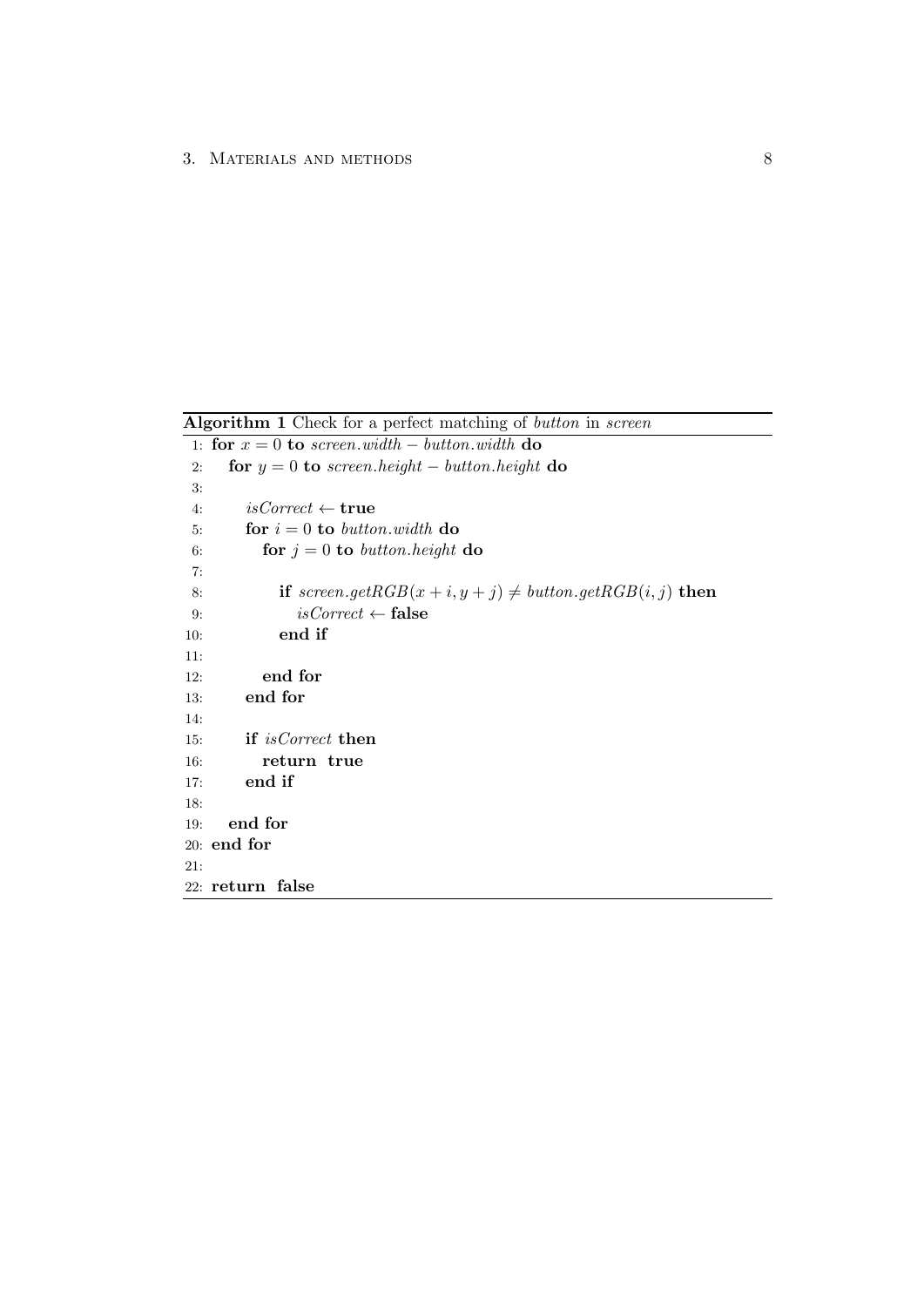<span id="page-12-1"></span>**Algorithm 2** Calculating the pixel difference of pixel  $a$  and  $b$ 

1: sum ←  $|a.getR - b.getR|$ 2:  $sum \leftarrow sum + |a.getG - b.getG|$ 3:  $sum \leftarrow sum + |a.getB - b.getB|$ 4: return sum

with the color  $f$  are white and all others are black, and then compare them. In this case we use a third algorithm where the only change to algorithm [1](#page-11-0) is again on lines 8 to 10 which we replace with

if not  $(screen.getRGB(x + i, y + j) = f) = (button.getRGB(i, j) = f)$  then  $isCorrect \leftarrow false$ 

end if

where f is the color of the characters.

For input we generate native system input events.<sup>1</sup> With the algorithms described above we can get the position by returning x and y instead of true. With the information of the position we can generate a mouse move event to that position and then a mouse click event to press the button or select a field at that position. To write into a field we again generate input events. This allows us to generate all input events a human user could generate as well. As an anti robot detection measurement we added random time delays before all input events to let the robot look more like a human.

## <span id="page-12-0"></span>3.4 Odds calculation

The odds calculation is a very important component. We implemented two different approaches. The first one calculates the exact odds to win against one opponent with random hand cards. This is done by counting all wins and losses over all possible combinations and then dividing wins by total count to get the probability to win. As this computation takes a lot of time for more than one opponent, we need another approach for more than one opponent. Also it takes too long in the preflop phase because the additional combinations with the three flop cards add to much complexity. As there are only 169 strategically different situations in preflop due to the indifference of the colors of the two cards we precalculated those and saved the results. With multiple opponents this is not possible, as there would be too much data to save.

We implemented the second approach to calculate the odds against multiple opponents. This is done similarly to the first approach but taking a random subset of all possibilities to be within the time limit. By the law of the large numbers this should give us an approximated value close to the exact one.

<sup>&</sup>lt;sup>1</sup>In Java this can be done easy by using the java.awt.Robot class.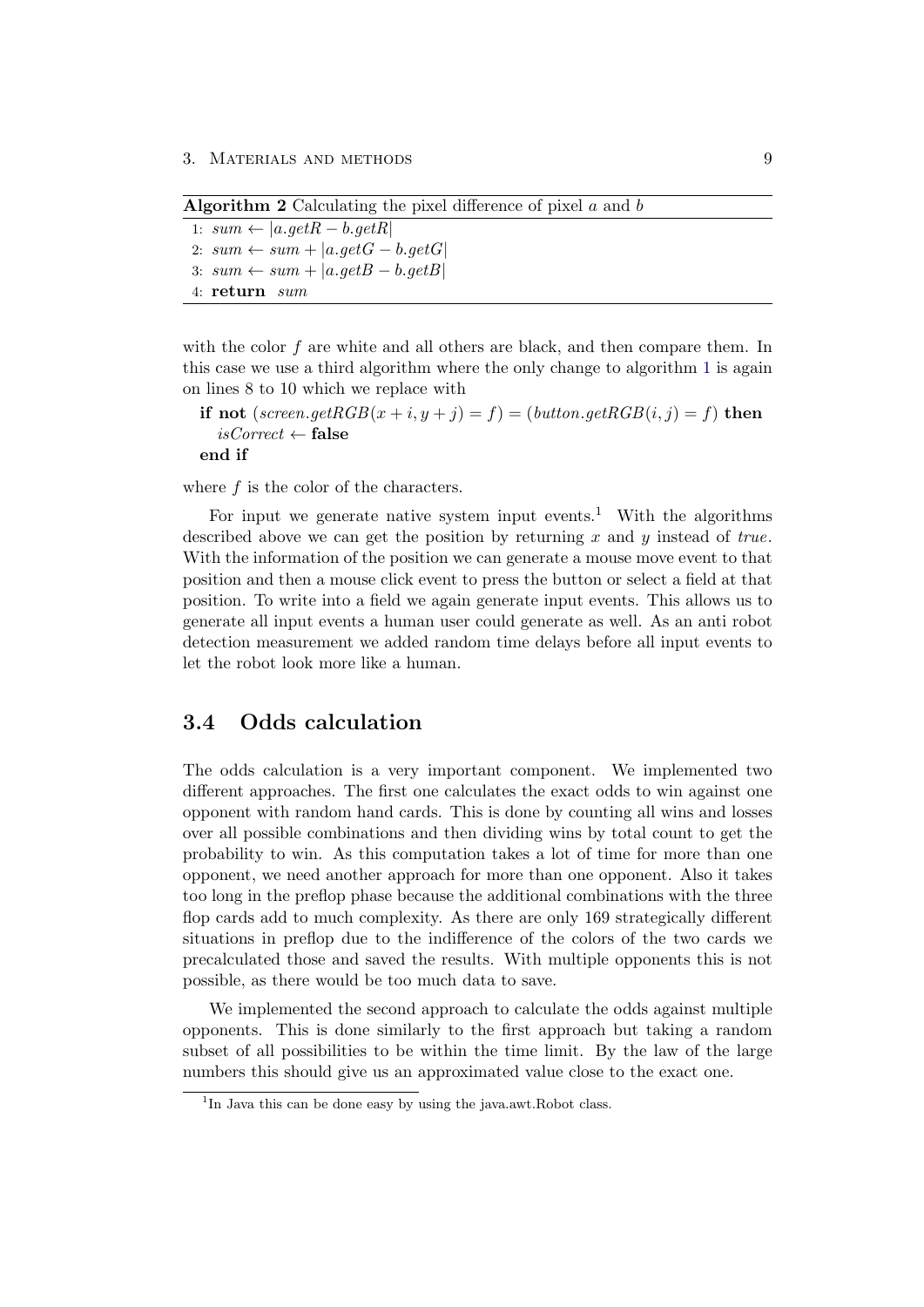Both approaches need some way of determining if our or the opponents cards are better. We implemented a function that translates a set of cards to a value, which indicates how strong the cards are. These values are directly comparable. In both approaches it is also possible to exclude some cards from the calculation. This is used to adjust the odds calculation when the robots are colluding and know that the other robots hold certain cards.

As most opponents do not play with all hand cards and both odds calculation approaches assume random hand cards we also included two additional hand card condition profiles. The first profile takes only card combinations into account where at least one opponent has hand cards with at least one of the following properties: same color, connected, pair or one card above or equal to ten. The second profile takes only card combinations into account where at least one opponent has hand cards which are played in preflop in any situation by the big stack strategy described in section [3.6.1.](#page-16-0)

These profiles account for the fact that opponents will not call in preflop with bad hand cards. As each profile gives a probability including the random one the robot has three different odds in total. How these are used depends on the strategy. In general we used the minimum of these three odds.

## <span id="page-13-0"></span>3.5 Collusion

In order to collude the robots need some way of communicating with each other as you cannot collude without information exchange. We decided on a client/server design because of the simplicity. We also decided that the server will not decide on the actions the robots will take because this would use a lot of computational resources and if there are many robots running at different poker tables then this could lead to a too slow response of the robots. For simplicity we decided that the server does not ask the robots for information but instead the robots inform the server about updates of their state. This way the server can answer requests faster because the server has all current information of the robots available.

To select a poker table the server keeps a list of all robot names and corresponding table names. If a robot wants to select a table it first searches for one that meets its criteria and then proposes the table name to the server. As the server cannot interact with the poker platform, the server needs the table names from the robots. The server then checks the list in order to place multiple robots at the same table and responds with the table name the robot should select. The robot will then search for this table and join it.

To collude while playing, the robots update their hand cards on the server as soon as they know them. In order to be synchronized the robots also send the actual dealer position. They then request all hand cards of the other robots at the same table from the server and with that information they calculate their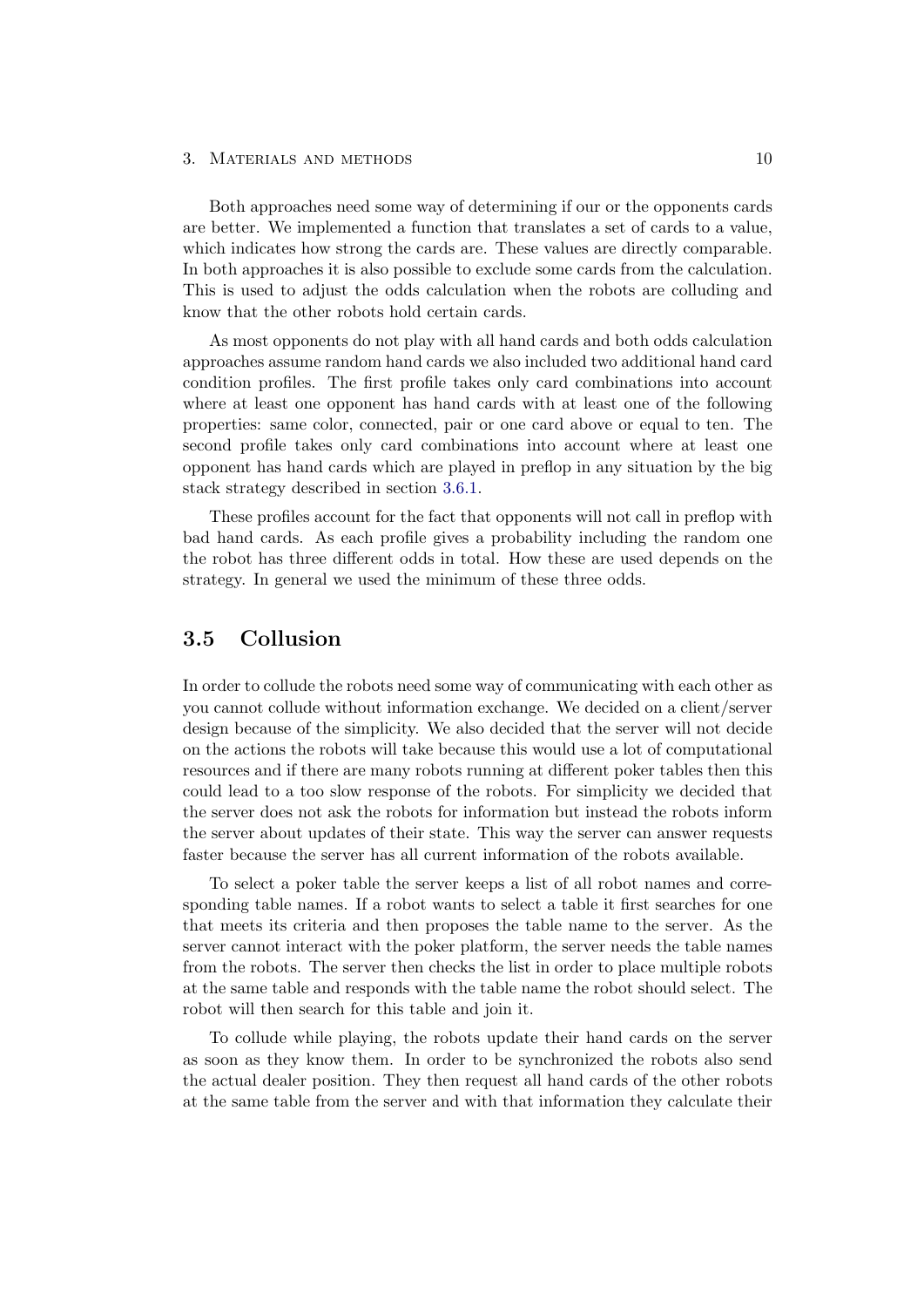odds. After the calculation they send their odds with dealer position to the server. The robots then request the odds of the other robots at the same table to have them available for the strategies.

## <span id="page-14-0"></span>3.6 Strategies

The strategy is the deciding component of the robot as it decides on the actions the robot makes while playing poker. A selection of the following actions from poker is available in each decision the robots strategy has to make: fold, check, call, bet, raise and all in. For the decision making the robots strategy has all possible information of the table, the odds and the collusion available. We designed several strategies to find out what works best. All of them use the collusion information to calculate the odds. All of our strategies are described in this section.

The robots choose the strategy to play randomly at the start and rechoose the strategy randomly every 30 minutes to one hour. We do this because opponents should not be able to predict the robots strategy after 50 to 100 hands played. As an anti-robot/anti-collusion detection measurement the robots do not choose the strategies uniformly at random but with a certain profile of probabilities which is deterministically calculated from the login name of the robot. So every robot has a different profile. We do this because the robots should look differently in the overall statistic else the poker platform employees can easily conclude that all of those players with roughly the same statistics have to be the same robot.

We divided the strategies into two parts. One that makes the preflop decisions and one that makes the postflop decisions. We did this because the situation with and without table cards is really different but the situation with three, four or five table cards is similar, especially in our calculations for the decision making.

<span id="page-14-1"></span>In all of our strategies we used the idea of calculating the ratio  $\rho$  of the expected win amount to the expected loss amount. The idea is that if we always have a ratio greater than 1, in the cases where we do not fold, then we will win on average.

$$
\rho = \frac{winAmount * odds}{callAmount * (1 - odds)}\tag{3.1}
$$

where  $winAmount$  is the amount the robot can win if it calls. *callAmount* is the amount the robot has to pay if it calls. odds is the minimum of the three calculated winning probabilities described in section [3.4](#page-12-0) because we assume the worst case.

The robot now uses  $\rho > min$  to decide, if it should call, where min is a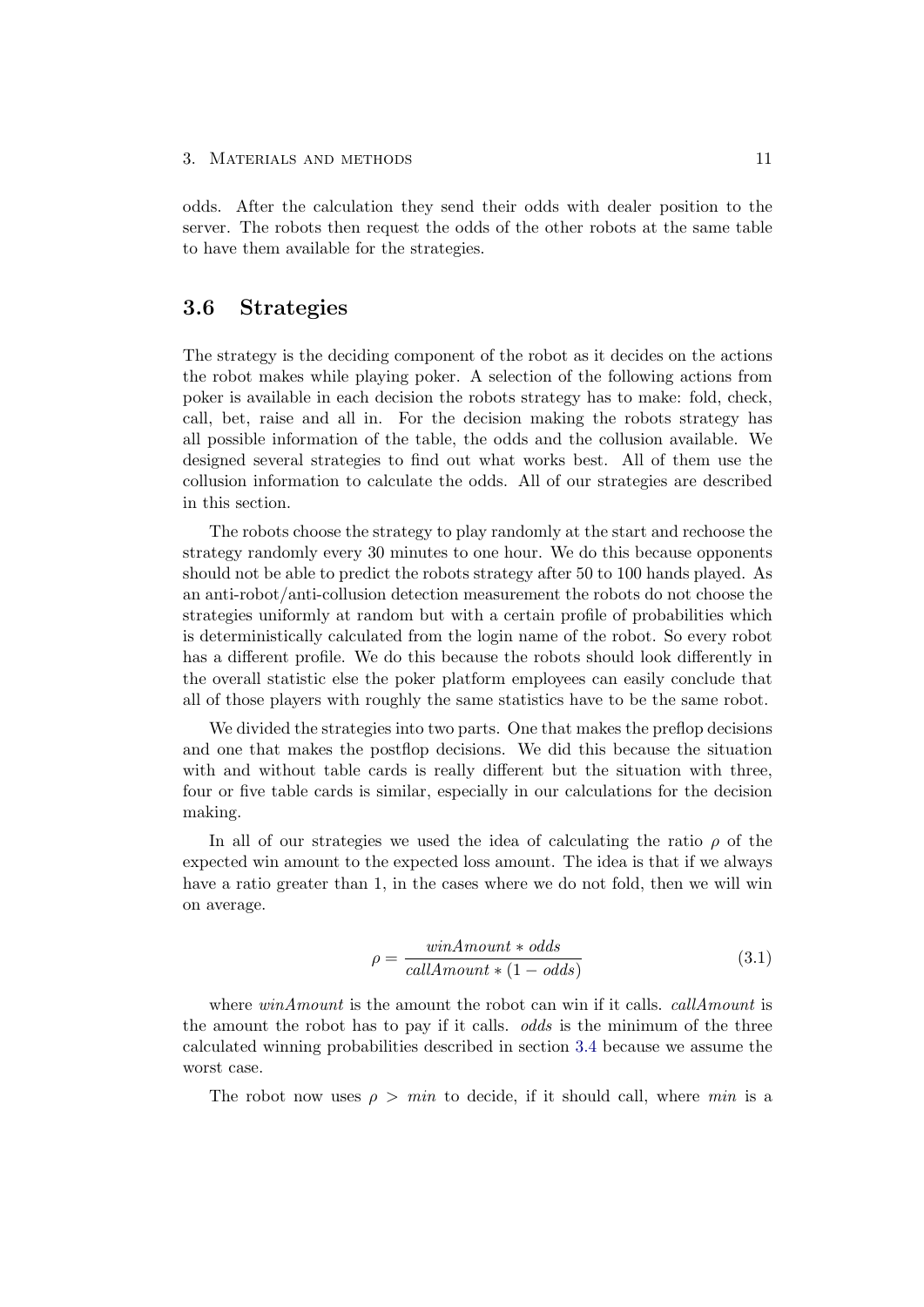predefined value. If  $min > 1$  then we expect to win overall but only under the assumptions that all opponents play with one of the three predefined hand card condition profiles described in section [3.4.](#page-12-0) Also if they have hand cards accordingly to their profile they must not fold. So in general the assumptions are not correct. Our empirical values for min are listed in table [3.1.](#page-15-0) We tried several values and those in the table worked best at the play money tables.

We completed the decision making equation with a linear function

$$
risk(callAmount) = \frac{callAmount}{bigBlind} * \frac{highRiskFactor - 1}{100} + 1
$$
 (3.2)

where *bigBlind* is the big blind of the current poker table and *highRiskFactor* is a constant greater than 1. We added the risk function because  $\rho$  would not change if all values on the table would be multiplied with a constant factor a. This can be seen in formula [3.1](#page-14-1) where both amounts would be multiplied with the factor a. So  $\rho$  does not include information about the relative amount to the big blind the opponent players bet. But human players tend to bet/raise more if they have better cards. The idea therefore is that the higher the opponents bet, the higher the risk that they have good cards.

Our final decision making equation is therefore

$$
\rho > risk(callAmount) * min.
$$
\n(3.3)

For betting/raising we have to adjust the formula [3.1](#page-14-1) to include the additional amount the other players have to pay in the winAmount. For this we always assume that all others will call after our betting/raising. Of course we also have to increase the callAmount with the amount we bet/raise in the formula [3.1](#page-14-1) and in the decision making equation.

In preflop we generally raise two or four times the big blind. In postflop we generally raise half the amount of the old pot or the amount of the old pot where the old pot is all the money on the table from the last betting round. This is shown in algorithm [3](#page-16-3) for preflop and in algorithm [4](#page-17-1) for postflop. Our empirical values for min and highRiskFactor are listed in table [3.1.](#page-15-0) We tried several values out and those in the table worked best at the play money tables.

|                | Preflop | Postflop |
|----------------|---------|----------|
| minCall        | 12      | 1.5      |
| minHalfRaise   | 1.8     |          |
| minRaise       | 2.4     | 2.5      |
| highRiskFactor |         |          |

<span id="page-15-0"></span>Table 3.1: The empirical values which we used as constants after trying several values out at play money tables.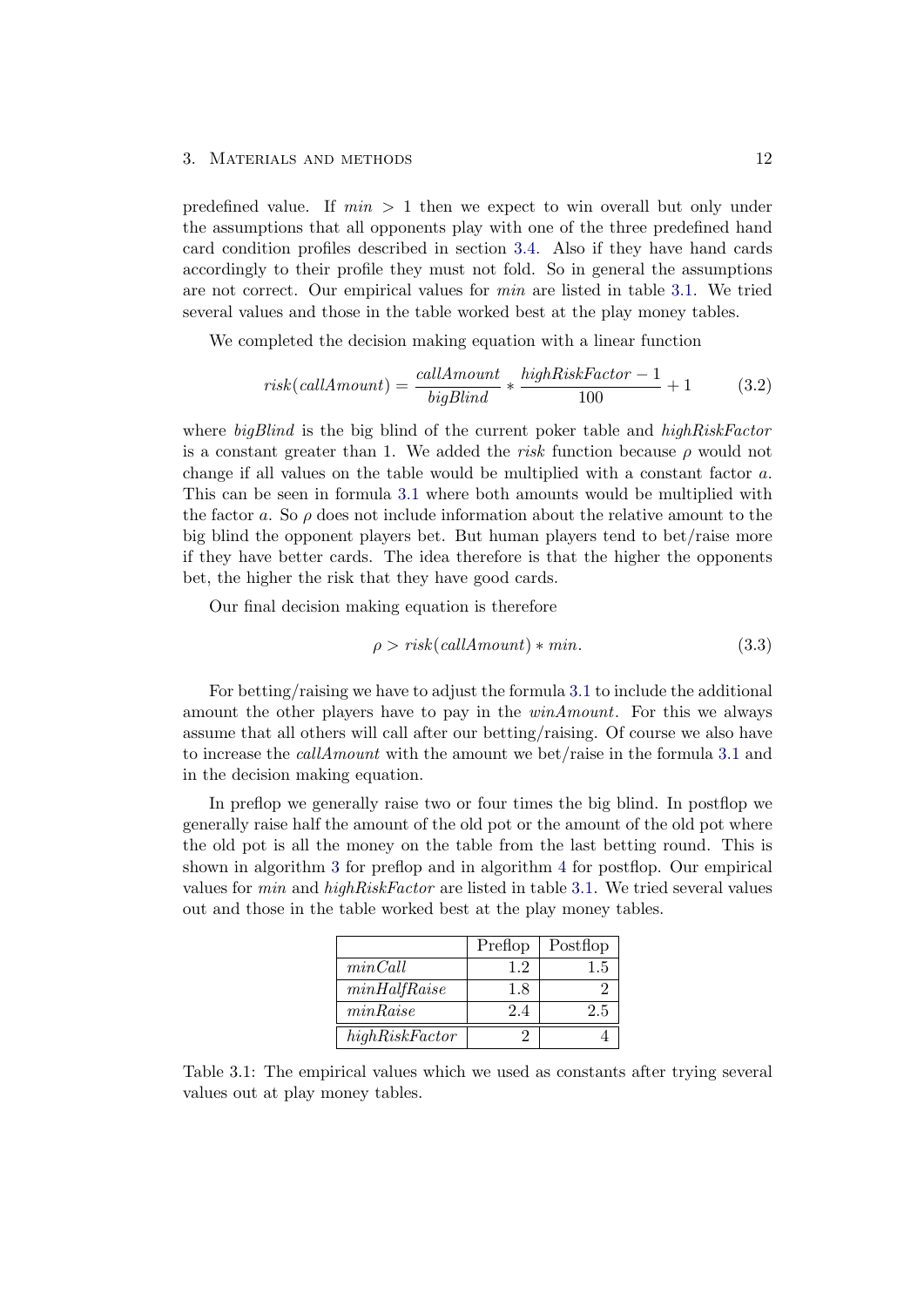#### <span id="page-16-3"></span>Algorithm 3 Preflop decision making

```
1: raise/4mm \text{i} mount \leftarrow amount we have to pay to raise four times the big blind
2: raiseHalfAmount \leftarrow amount we have to pay to raise two times the big blind
3: callAmount \leftarrow amount we have to pay to call
4: if \rho > risk(raiseAmount) * minRaise then
5: return bet/raise the amount of the old pot
6: end if
7: if \rho > risk(raiseHalfAmount) * minHalfRange then
8: return bet/raise the amount of half the old pot
9: end if
10: if \rho > risk(callAmount) * minCall then
11: return call
12: end if
13: return check/fold
```
### <span id="page-16-0"></span>3.6.1 Big stack strategy

This strategy works accordingly to Pokerstrategy.com<sup>1</sup> in the preflop phase of the game. It is basically a table where is listed what you should do with certain hand cards and in a certain positions depending on what the other players did. We did a few adjustments as the actions were weird in some situations. Pokerstrategy.com does not describe very well what should be done in certain situations after the flop. So we used our algorithm [4](#page-17-1) for postflop decision making.

### <span id="page-16-1"></span>3.6.2 Hutchison strategy

This strategy works accordingly to the Hutchison system<sup>2</sup> in the preflop phase of the game. The system works by building a sum representing the strength of the hand cards. The decision making is then based on this sum. For postflop decision making we again used our algorithm [4.](#page-17-1)

#### <span id="page-16-2"></span>3.6.3 Minimum probability based strategy

For this strategy we used algorithm [3](#page-16-3) for preflop and algorithm [4](#page-17-1) for postflop decision making.

<sup>1</sup>http://www.pokerstrategy.com/home/

<sup>2</sup>http://www.poker-institut.org/strategien/hutchison-punkte-system-holdem/

or http://www.pokerstrategy.org.uk/articles/preflop-hand-selection-the-hutchison-system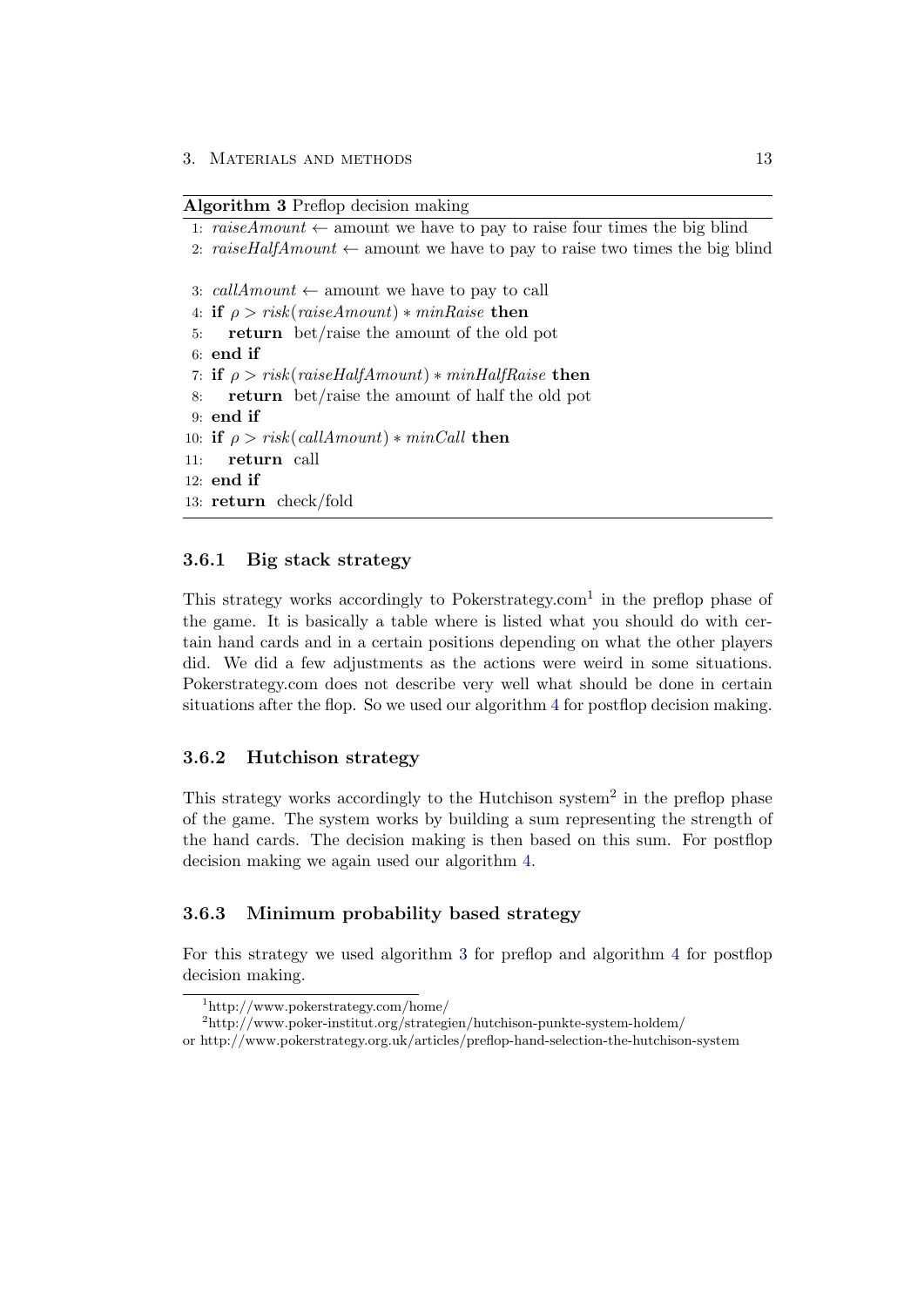#### <span id="page-17-1"></span>Algorithm 4 Postflop decision making

- 1: raiseAmount  $\leftarrow$  amount we have to pay to raise the amount of the old pot
- 2: raiseHalfAmount  $\leftarrow$  amount we have to pay to raise the amount of half the old pot
- 3: callAmount  $\leftarrow$  amount we have to pay to call
- 4: if  $\rho > risk(raiseAmount) * minRaise$  then
- 5: return bet/raise the amount of the old pot
- 6: end if
- 7: if  $\rho > risk(raiseHalfAmount) * minHalfRange$  then
- 8: return bet/raise the amount of half the old pot
- 9: end if
- 10: if  $\rho > risk(callAmount) * minCall$  then
- 11: return call

12: end if

13: return check/fold

### <span id="page-17-0"></span>3.6.4 Profiling and probability based strategy

For this strategy we implemented a database for opponent players. This database saves the ratio of starting hands a specific opponent plays and how much he bets. It is hard to put these two values into one, as an opponent that plays rarely but bets a lot and an opponent that plays often but bets not that much will look kind of similar, even though they play totally differently. So we used two values to represent a player. To take strategy changes into account, we also make a short history which is just the recent part of the long history of a certain opponent. We compare these two histories about every 30 poker rounds and if they are not approximately the same then we delete the old part of the long history of this opponent. We do this because we do not want to have an average of several strategies when we aggregate the history and use it for decision making.

This strategy is based on the algorithm [3](#page-16-3) and [4.](#page-17-1) Both algorithms are adjusted to this strategy by multiplying the right side of every if condition with the return value from algorithm [5.](#page-18-3) If there are several opponents then the maximum of the return values from algorithm [5](#page-18-3) is taken.

The problem with the profiling is that it is hard to find a way to put it into the strategy and not to make it perform worse. Another problem is that you do not have the information at the beginning and you have to play a lot against the same opponent to get a large enough data set which is representing the player correctly.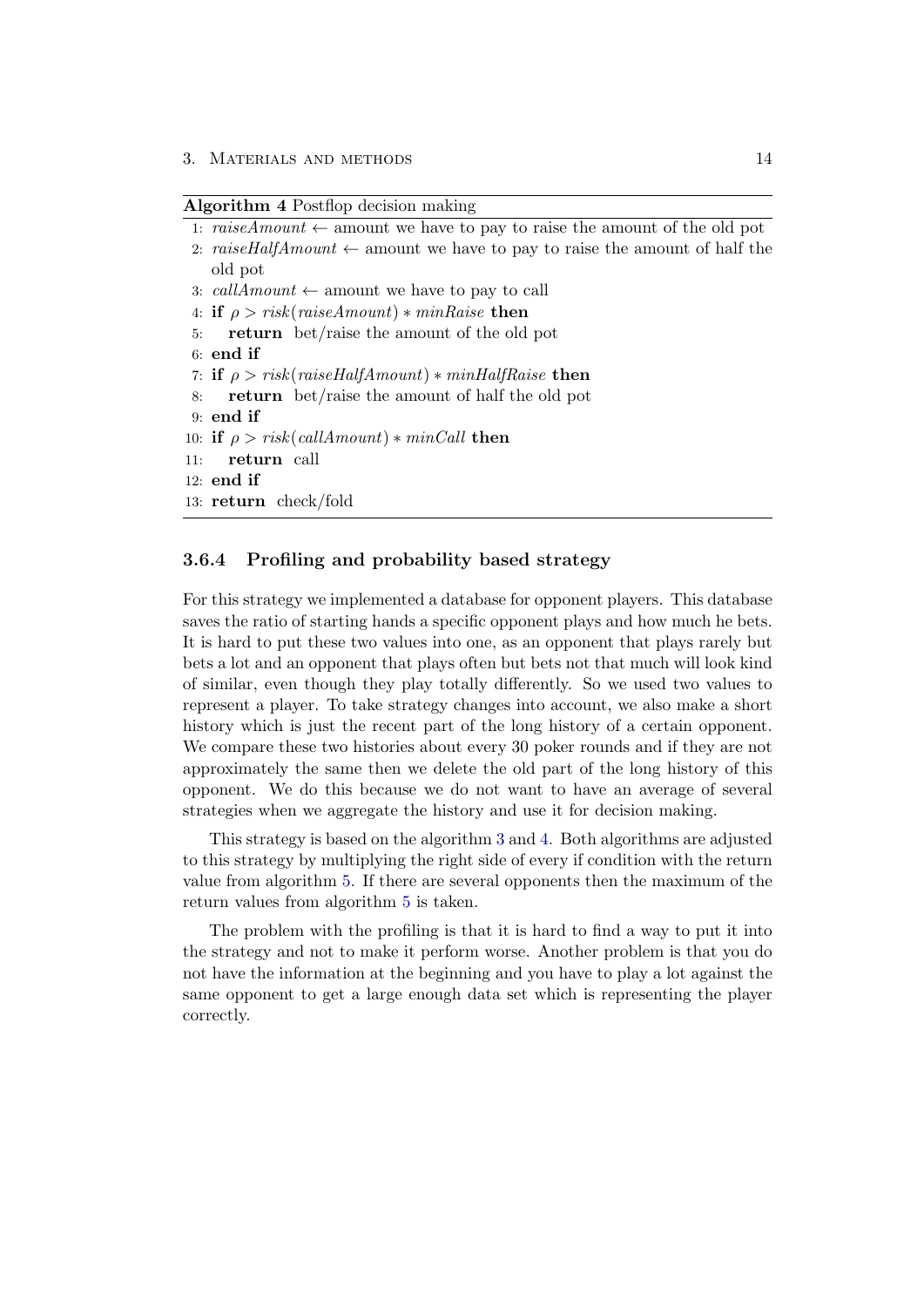<span id="page-18-3"></span>

| Algorithm 5 Calculating the risk of the opponent |  |  |  |  |
|--------------------------------------------------|--|--|--|--|
|--------------------------------------------------|--|--|--|--|

```
1: opponentRisk \leftarrow ratio of played hands in preflop by opponent
```
- 2: opponentRisk  $\leftarrow \max(0.5, (1 opponentRisk) * 2)$
- 3: if preflop phase then
- 4: average  $\leftarrow$  average bet in preflop by opponent
- 5: bet  $\leftarrow$  bet the opponent made this poker round
- 6: bigBlind  $\leftarrow$  big blind of this poker table
- 7:  $relativeSet \leftarrow \max(1, bet/bigBlind)/average$
- 8:  $relativeDet \leftarrow \max(0.5, \min(2, relativeDet))$
- 9: opponentRisk  $\leftarrow$  opponentRisk  $\ast$  relativeBet

```
10: end if
```

```
11: return opponentRisk
```
### <span id="page-18-0"></span>3.6.5 Minimum probability and bluffing strategy

For this strategy we used algorithm [3](#page-16-3) and [4](#page-17-1) as a basis and added semi bluffing to it. Semi bluffing means for us that we only bluff if the condition *odds*  $*$  $numberOfPlayers > 1$  holds where *odds* is our winning probability described in section [3.4](#page-12-0) and *numberOfPlayers* is the number of poker players at the table that still hold their hand cards including ourselves. In preflop we semi bluff with a probability of 20% by reraising but only if an opponent raised. In postflop we semi bluff with a probability of 15% by betting the amount of the old pot independent of what the opponent did.

#### <span id="page-18-1"></span>3.6.6 Passive collusion

The idea for this strategy is to use one of the other strategies but preventing two robots from betting or calling in the same round in any postflop phase. For this the robot with the highest odds that comes first sets a flag on the collusion server to be sure that another robot with the same odds will not bet or call as well. The robot only sets the flag if he does bet, raise or call. All other robots will just check or fold. The collusion information is already used by the other strategies if collusion mode is enabled. So this strategy does not have to change odds calculation of the other strategies.

### <span id="page-18-2"></span>3.6.7 Active collusion

The idea for this strategy is to actively use the fact that multiple robots are at the same table. One example for this would be two robots that always reraise each other in small steps if one of them is almost sure to win. This way the opponents have to decide in every step if they want to call the small amount to stay in the game or fold. If the opponents call they probably will call all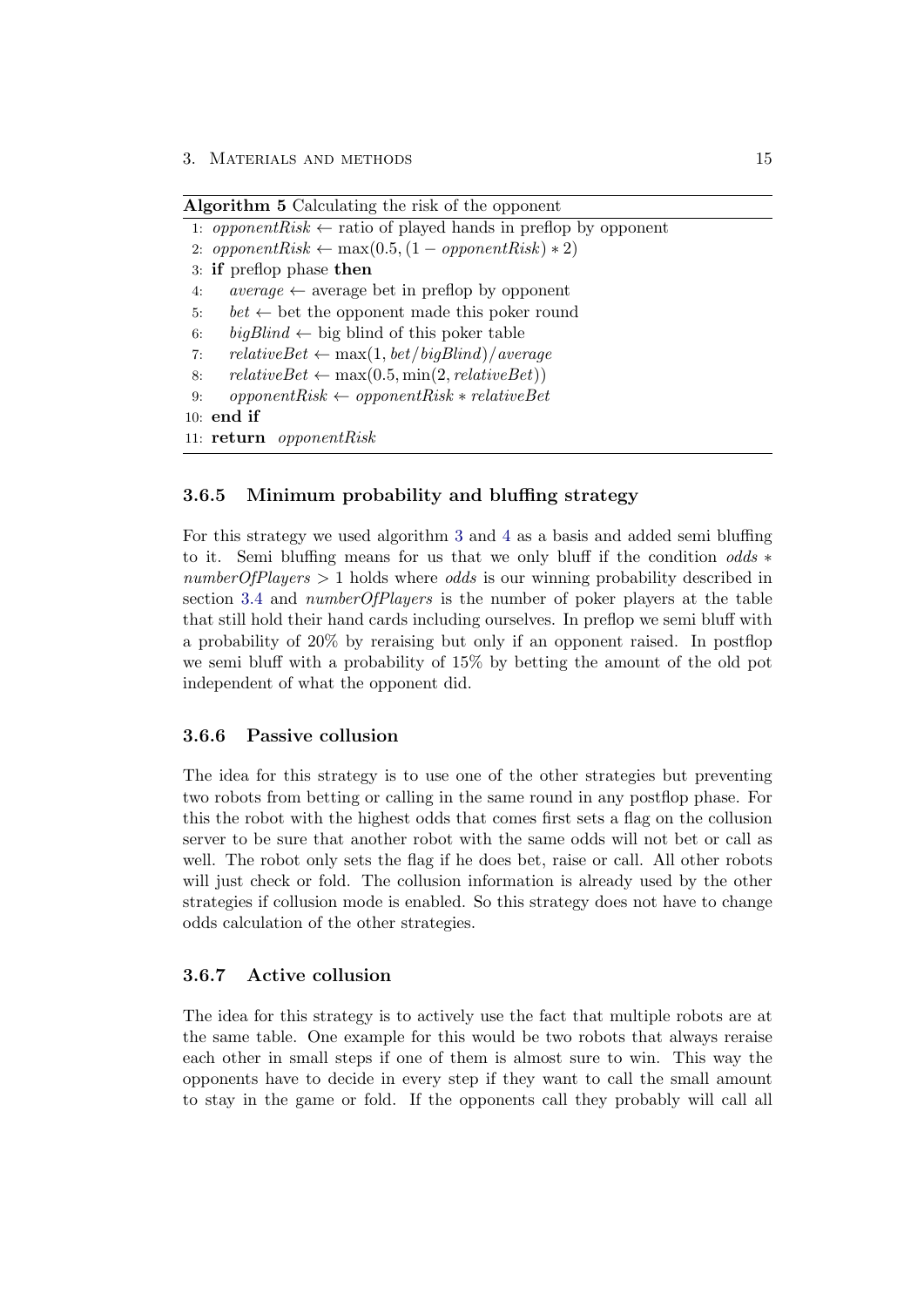future raises as the pot was increased and the amount to call remains the same. The problem is that it is quite obvious that the robots are colluding and the opponents will report the collusion of the robots quite fast to the support of the poker platform. The support would then see the obvious collusion behavior and close our accounts. That is why we did not implement it.

In general we think it is very hard to make any active collusion strategy which is not easy detectable in the long term.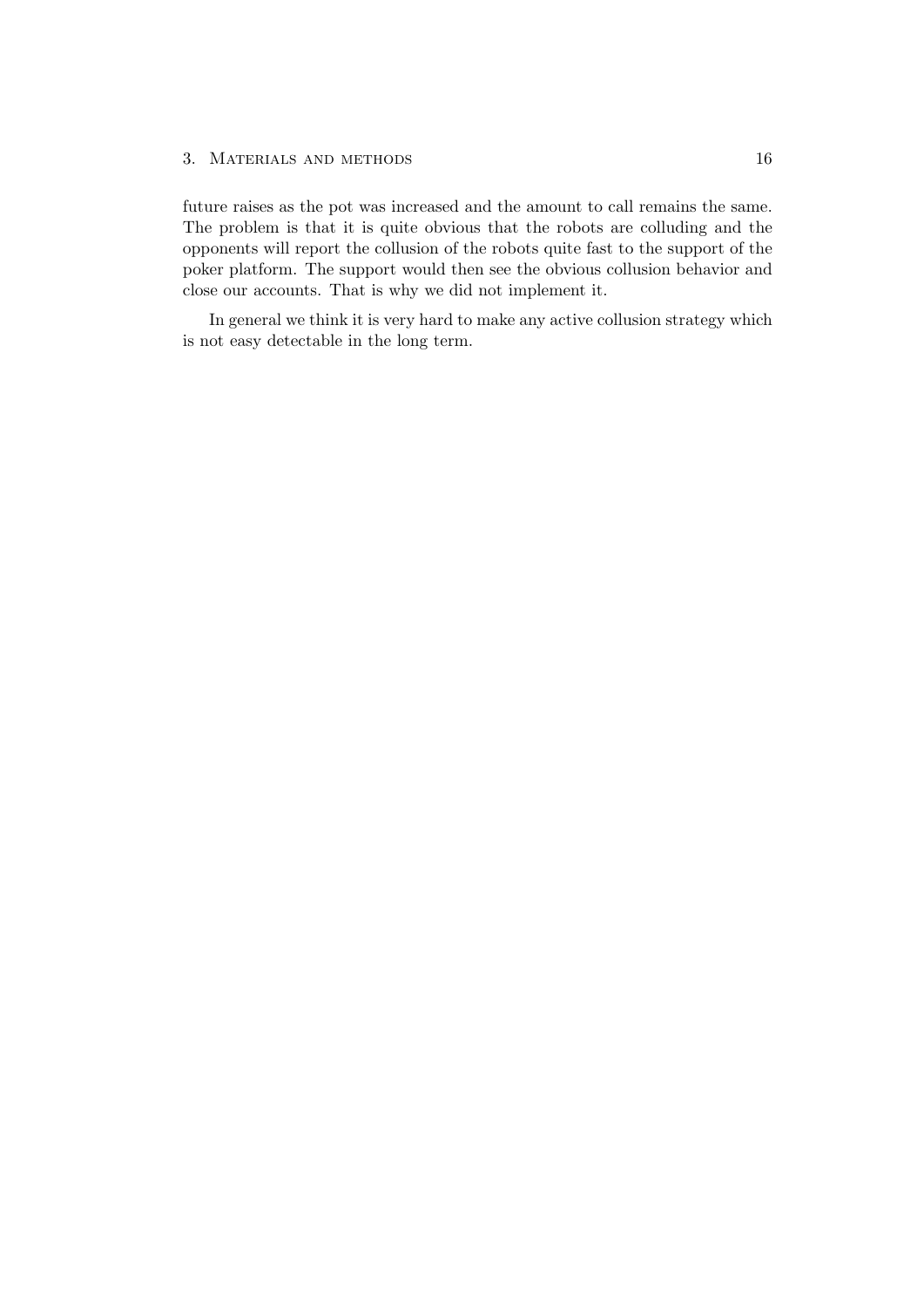# $CHAPTER$  4 Testing

<span id="page-20-0"></span>In order to test our robots we let them run on  $Poker770<sup>1</sup>$  We always used tables with six players and the game mode was no limit Texas Hold'em. We let them run alone and in collusion mode where up to four players played together. Overall we let the robots play a few ten thousand rounds of poker.

Every robot runs in its own virtual machine and uses a virtual private network connection to the servers of our university to have its own unique IP address. The robots need an own IP address because the poker platform prevents players with the same IP address from sitting at the same table.

## <span id="page-20-1"></span>4.1 Play money

We let the robots play at the play money tables with a big blind of 10 and a buy in of 1000. You always can reset your play money to 1000. This obviously leads to careless play of some opponent players even though it is not as bad as you might think.

## <span id="page-20-2"></span>4.2 Real money

We decided to play at the real money tables because of the careless play of some opponent players at the play money tables. Because of ethical considerations we played only at tables with a big blind of 0.02 and a buy in of 1.00 of any of the available currencies which were United States Dollar, British Pound and Euro.

The real money to play with we got from the poker platform itself by creating 22 faked accounts and claiming the welcome bonus of \$7.70. We created the faked accounts by faking names and birth dates and taking any real addresses from Google Maps<sup>2</sup> in Switzerland and for the phone numbers we faked mobile

<sup>1</sup>http://www.poker770.com

 $^{2}$ http://maps.google.com/maps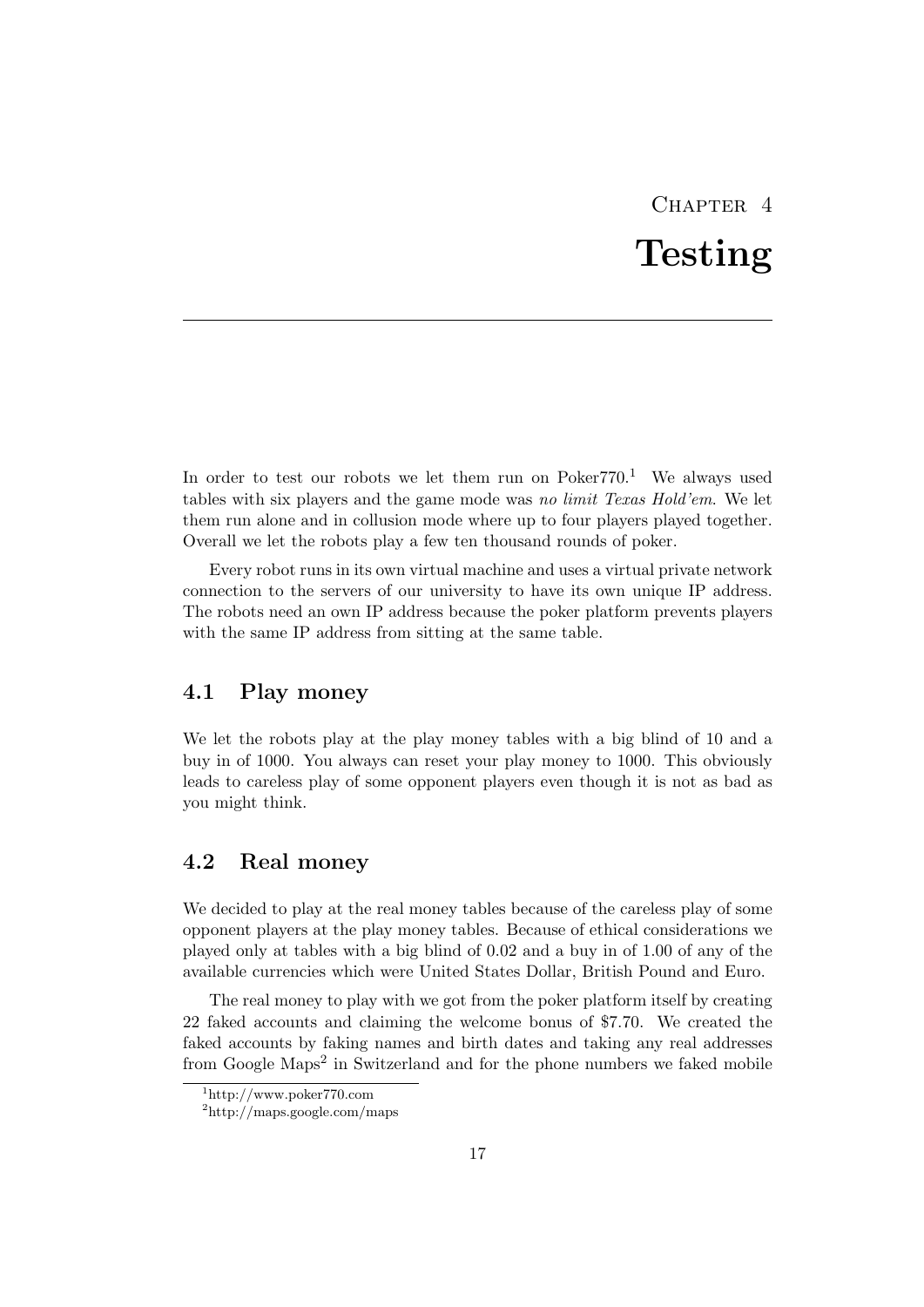#### 4. Testing 18

numbers, as these are not in a phone book normally. We then created a Yahoo<sup>3</sup> mail account for every single faked account and then registered the account at Poker $770<sup>1</sup>$  with that e-mail address. When you register an account normally a customer support chat window pops up, where they want to convince you to pay in some money. If we chatted with them or at least said "no thanks" they did not make a real ID check for the welcome bonus in most cases. If they did a real ID check on an account we did not use the account anymore.

The problem with paying in some money is that the money has to come from a bank account. If you now want to collude, it probably is not advisable to pay in the money from the same bank account for the colluding robots. But there is also another problem. Every normal bank account has some owner information available, so you cannot use it for a faked poker platform account but then you need several poker platform accounts from real persons to do collusion. The question remains if the poker platform providers check if the bank account owner information corresponds to the poker platform account or not but we think they do.

We tried to use credit cards to transfer real money to the accounts but the countermeasures from the poker platform prevented us from doing so. This is described in subsection [4.3.2.](#page-22-0)

## <span id="page-21-0"></span>4.3 Collusion countermeasures by poker platforms

Here we present the collusion countermeasures done by the online poker platform Poker $770<sup>1</sup>$  and probably the whole iPoker network<sup>4</sup> which we encountered during our testing. The poker platform did not detect any of our robots during the whole testing. Neither did they detect the collusion between the robots to the best of our knowledge.

### <span id="page-21-1"></span>4.3.1 Technical measures

The poker platform does not allow more than one player with the same IP address per poker table. This measure prevents members of the same household to play at the same table if they share an IP address. This is possible because of the current IP infrastructure of most households as they share one IP address within the local area network. With the change from IPv4 to IPv6 this measure may become useless as there is no need to share an IP address anymore. We worked around this measure by connecting to the virtual private network of our university which provided us with an unique IP address for every robot. We argue that this measure does not prevent collusion because the people that can

<sup>3</sup>http://www.yahoo.com/

<sup>4</sup>http://www.ipoker.com/html/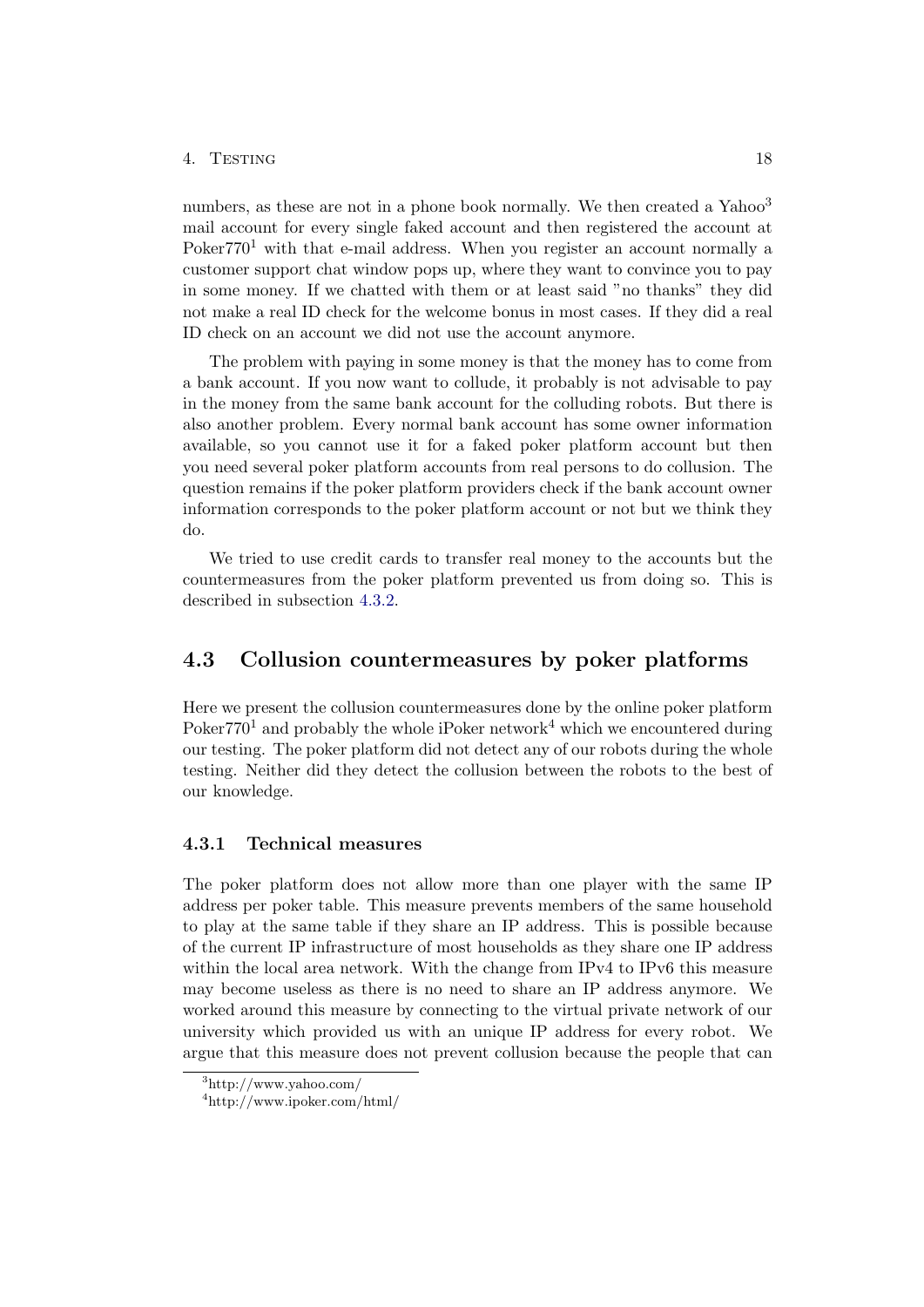#### 4. Testing 19

program a poker robot probably know how to get multiple IP addresses. But it is not easy to circumvent the IP address measure which prevents typical members of the same household from colluding with each other.

The flash version of the poker platform saves all the players that log in in the browser cache. The poker platform then uses the browser cache to prevent players that are in the same browser cache to sit at the same poker table. After we deleted the browser cache with two robots in it these two robots could play again together at the same table. This shows that the poker platform does not save that information on its servers. We think that they should save the information of the two players, that played at the same computer, server side, as soon as they detect two players in the same browser cache. This measure does not prevent collusion if the colluding players pay attention where they log in. We argue that this measure is not very useful because you can delete the browser cache and then collude. But if the information would be saved on the server then this measure would be at least a little bit better because the two players can never again play together. We have no clue why the information is not saved on the server as it could be very easily done.

### <span id="page-22-0"></span>4.3.2 Financial measures

The poker platform prevents the use of the same credit card for two different accounts. But it does not prevent the use of multiple credit cards from the same person for different accounts. Also there are other payment methods for example WebMoney<sup>5</sup> which is an anonymous payment system. We argue that this limitation of the system is not only useless but also inconvenient for households with only one credit card but multiple online poker players. It is useless because the poker platform provides itself a way around the limitation with the possibility to pay with WebMoney.<sup>5</sup>

The poker platform providers check if the players have registered with their real names and addresses but not at the time of the registration. We have registered 22 fake accounts at Poker770<sup>1</sup> and claimed the welcome bonus of \$7.70. They asked 8 of the accounts for official documents of their identity before they would have provided the bonus, since we obviously could not come up with such documents, we abandoned these 8 accounts. So we had 14 accounts with \$7.70 to test. We transferred money with two credit cards to two of those 14 accounts. As the names of the credit card owner and the poker account owner were not the same, the support wanted an explanation. We told them that we do not have a credit card and that this credit card belongs to a friend. After providing our fake data again we could transfer the money to the poker accounts. The day after they temporarily closed our two fake accounts until we would provide official documents of our identity. We obviously could not do that because the accounts

<sup>5</sup>http://en.wikipedia.org/wiki/WebMoney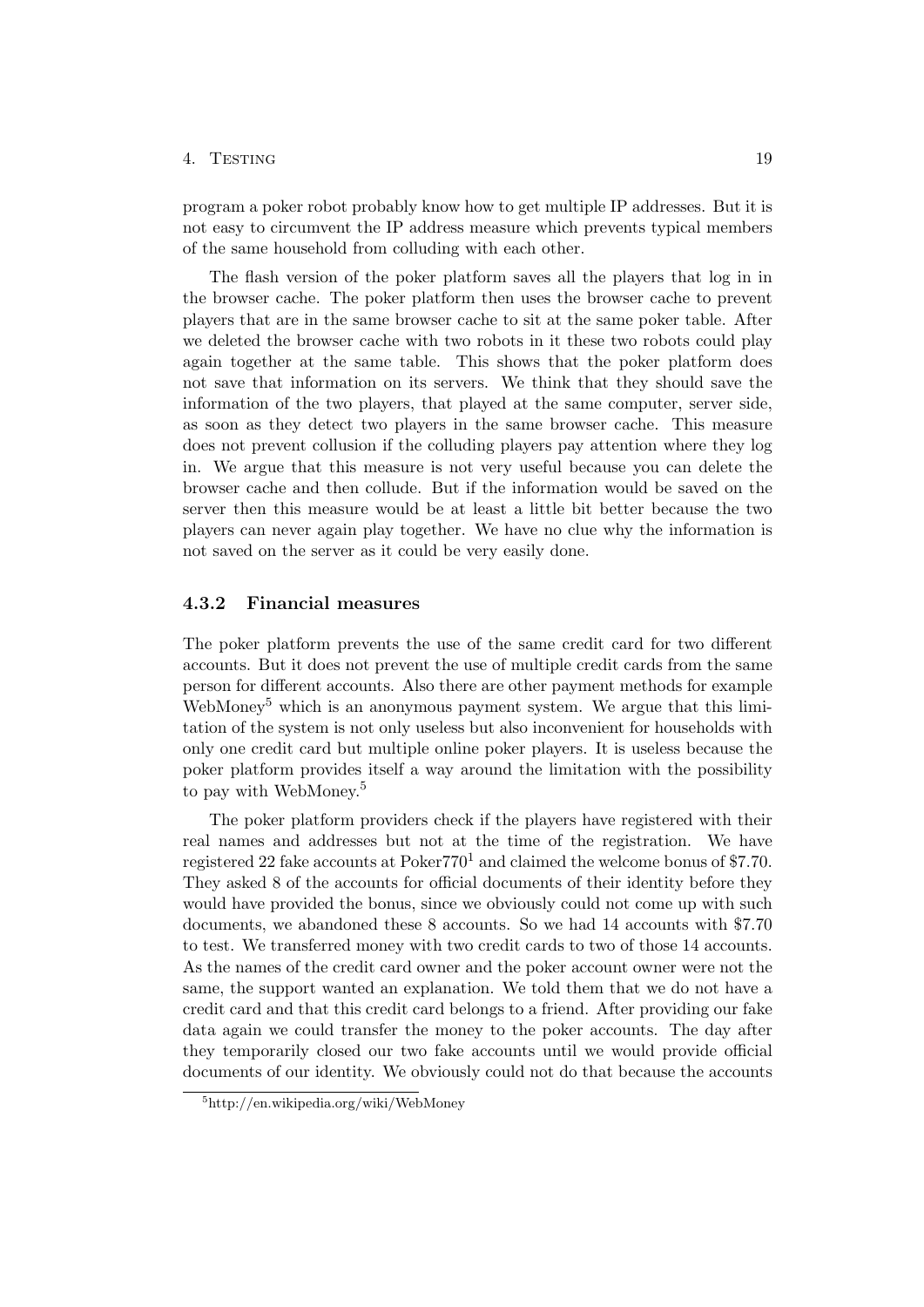## 4. TESTING 20

were created with faked data. This indicates that the poker platform providers of Poker $770<sup>1</sup>$  do always check for the real identity of their poker players if the players want to pay money in or out. We argue that this measure does work quite well but there is a way around it. You could ask some people to provide you with all the information and documents you need and then there should be no problem to do it. The problem with this approach is that you involve other people into the cheating. We did not want to involve other people so we did not do it. The question remains why the poker platform providers do not check the identity of all players who claim the welcome bonus.

## <span id="page-23-0"></span>4.4 Ethical considerations

We want to test our robot on a real poker platform against opponents which are normally playing there. The effort to ask them all if they want to participate in the testing of our robot would be too big. If they turned the chat off then we would have no way of contacting them because they are playing under a pseudonym. Also they might change their strategy because they know that they are playing against robots what would influence our results. Because we are doing an experiment with humans involved we have to make ethical considerations especially as they do not know that they are involved in an experiment. One might think that there is no problem because it is just a game and we only made a robot that plays instead of us but we think that it matters. We distinguish between play money and real money because we think that the situation is not really comparable.

#### <span id="page-23-1"></span>4.4.1 Play money

The play money games should be no problem as there is nothing real to lose or win. Also a perfect robot will lose from time to time due to the chance component of poker and our robot is not perfect.

### <span id="page-23-2"></span>4.4.2 Real money

For real money games the situation is totally different compared to the play money games. It would be not that bad if we only used one robot per table and would not collude. Because then the robot has the same possibilities as a human player. But we try to win with cheating against human players who know nothing about our experiment. That is why we decided to play only at the lowest available big blind level which is 0.02 of any of the available currencies which are United States Dollar, British Pound and Euro. Also we decided to stop the testing in case we would win a significant amount of money. We can not give the money back to the opponent players because they are playing under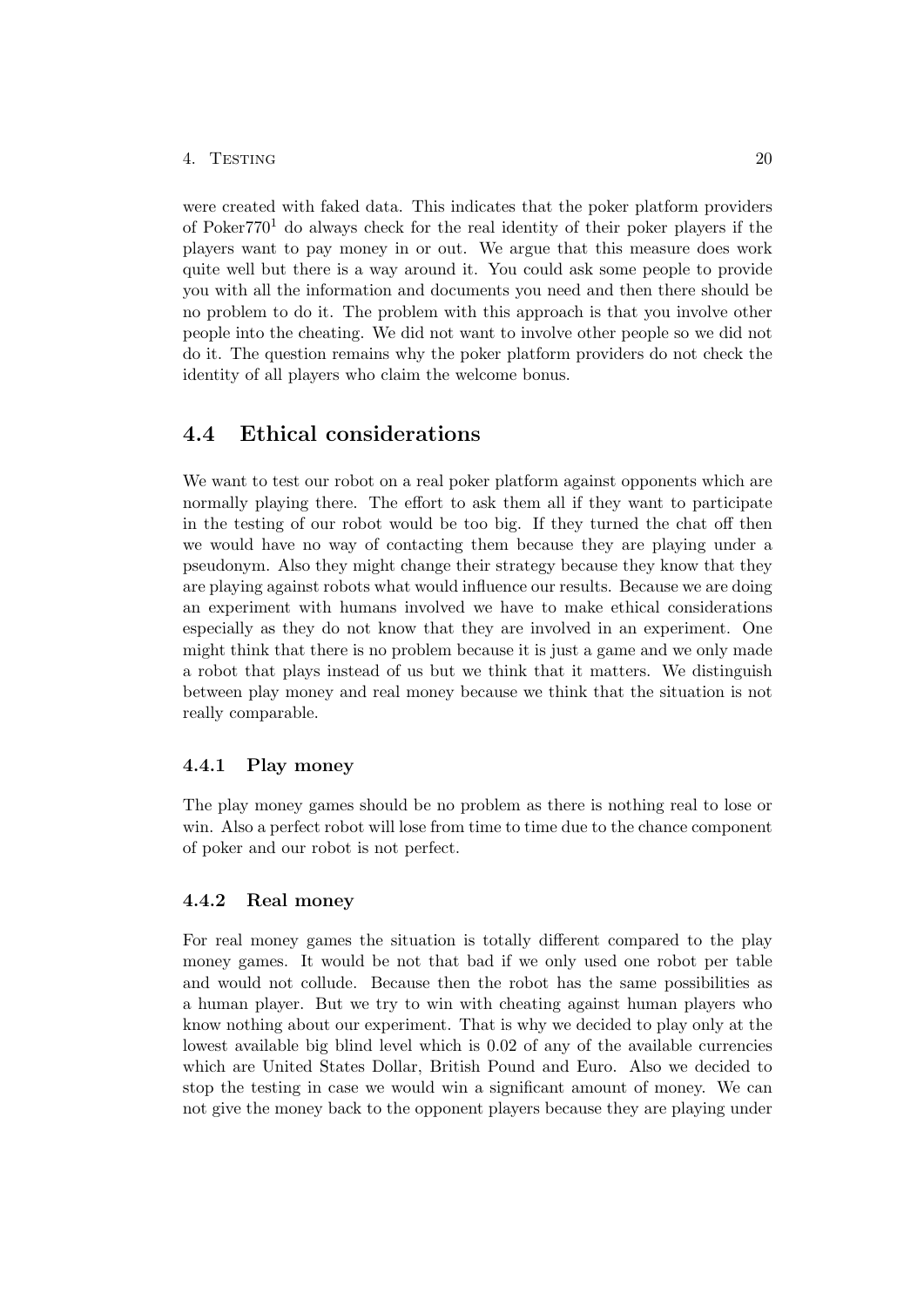#### 4. Testing 21

a pseudonym. So the worst that could happen would be that some players lose a few dollars, pounds or euros. As the game is chance based and some players lose a few dollars, pounds or euros against other players anyway we think this is justifiable.

The poker platform itself may lose a few hundred dollars in case the robots lose because it is their money we are playing with and if we lose it to other players they can withdraw it. We do not think that has a great impact on the company as they have a lot of players and earn a lot of rake from the players. While the robots play the company earns some of the money back as they earn the rake independent of who the winner is. In case that the robots win the company will make money as we do not intend to withdraw the money from the poker accounts. So this experiment will have a justifiable impact on the company.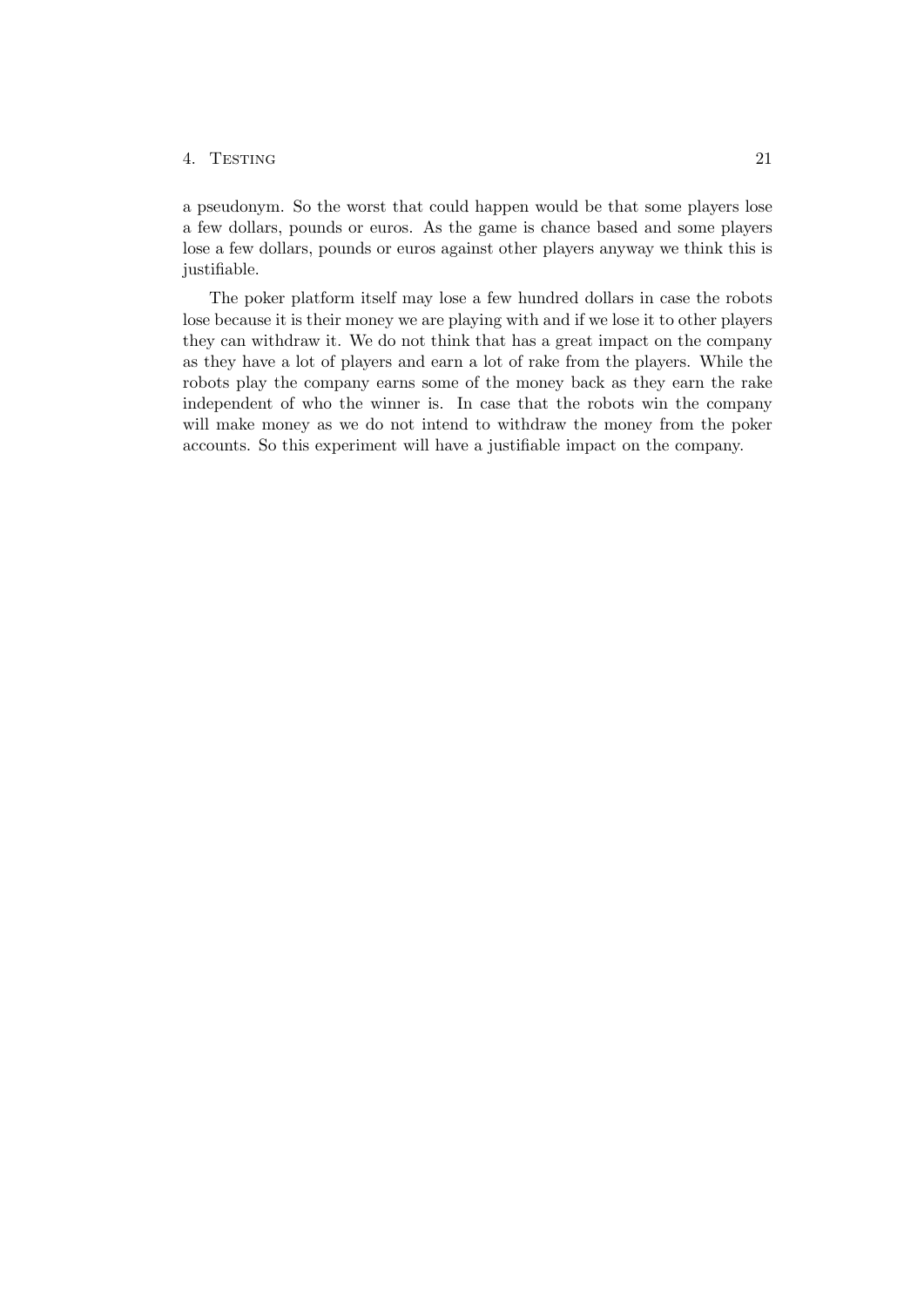# CHAPTER<sub>5</sub> Results

<span id="page-25-0"></span>In this chapter we present the results we obtained from the testing.

## <span id="page-25-1"></span>5.1 Play money

In figure [5.1](#page-26-0) are the results of our robots at play money tables. The graph shows  $win - loss$  in play money over the poker rounds. The robots played with a buy in of 1000 and a big blind of 10. One poker round equals one robot playing in one poker round. This means that if x robots played at the same table for one round then the graph shows  $x$  rounds, one for every robot. The robots played with and without collusion with up to three other robots per table. The graph shows an increase in play money of about  $80'000$  in about  $6'000$  rounds. This is an increase of about 13 in play money per round per robot what is more than one big blind per round per robot.

Table [5.1](#page-26-1) shows the results per strategy of the graph in figure [5.1.](#page-26-0) All strategies are winning at play money tables. The best of our strategies is the collusion minimum probability strategy with an average of about 25 in play money per round per robot what is about two and half times the big blind per round per robot.

In table [5.2](#page-26-2) is a comparison between the different numbers of colluding robots at one table. The data is the same as in figure [5.1.](#page-26-0) The results show an increase on average per robot if more robots play at one table.

## <span id="page-25-2"></span>5.2 Real money

In figure [5.2](#page-27-0) are the results of our robots at real money tables. The graph shows  $win - loss$  in real money over the poker rounds. The robots played with a buy in of 1.00 and a big blind of 0.02 in any of the available currencies which are United States Dollar, British Pound and Euro. One poker round equals one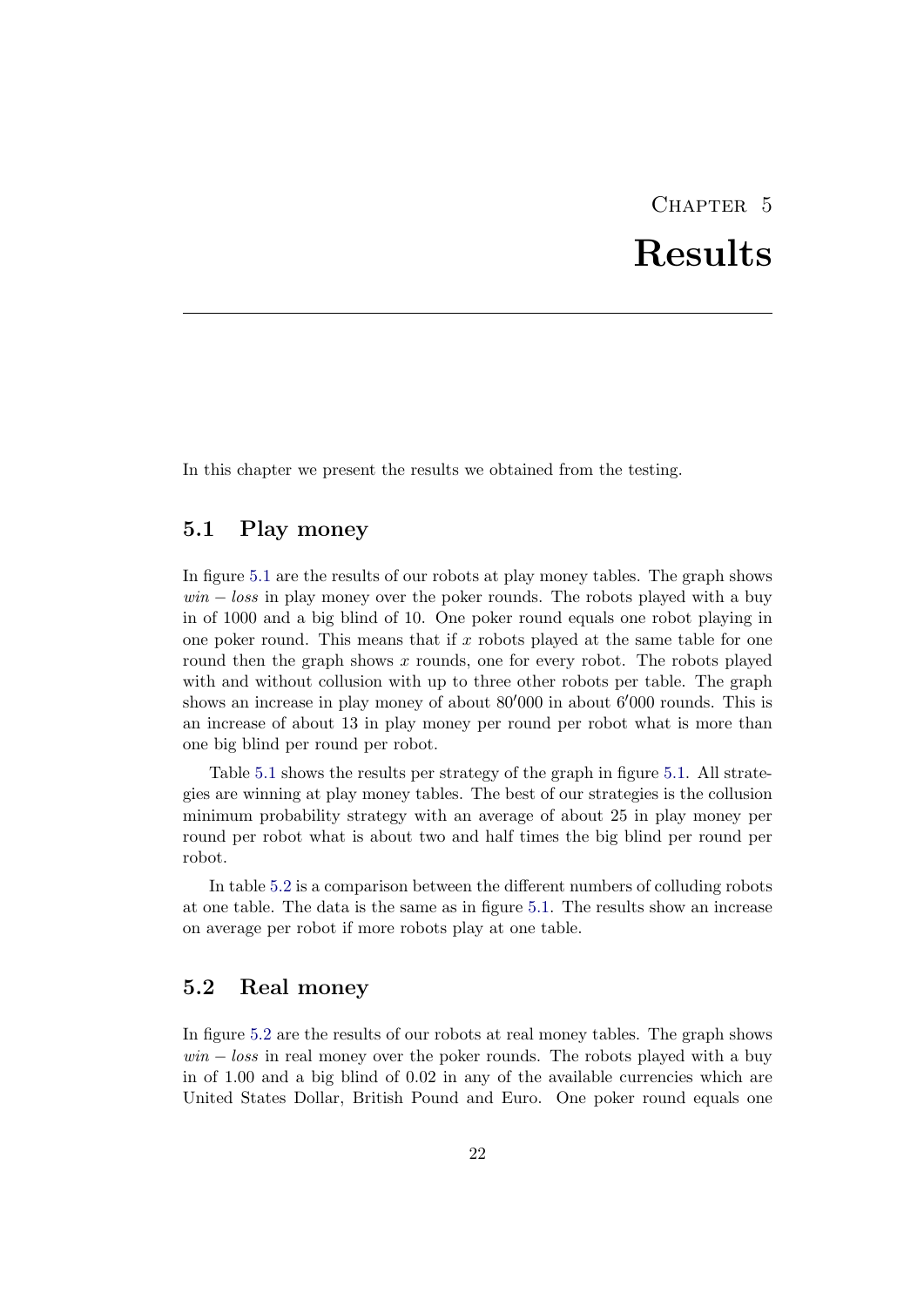#### 5. Results 23



<span id="page-26-0"></span>Figure 5.1: Play money  $win - loss$ , big blind = 10, buy in = 1000, 6 players per table, with and without collusion with up to four robots per table

| Strategy                            | Average $win - loss$ | Count | Total |
|-------------------------------------|----------------------|-------|-------|
| Big stack                           | 13.52                | 983   | 13294 |
| Hutchison                           | 5.51                 | 308   | 1698  |
| Minimum probability                 | 18.70                | 717   | 13407 |
| Profiling and probability           | 5.12                 | 127   | 650   |
| Collusion big stack                 | 3.51                 | 1419  | 4975  |
| Collusion Hutchison                 | 15.90                | 191   | 3038  |
| Collusion minimum probability       | 25.04                | 1345  | 33684 |
| Collusion profiling and probability | 13.08                | 700   | 9155  |

Table 5.1: Play money  $win - loss$  per strategy, big blind = 10, buy in = 1000, 6 players per table, with and without collusion with up to four robots per table

<span id="page-26-1"></span>

| Number of robots   Average $win - loss$   Count |      | Total |
|-------------------------------------------------|------|-------|
| 9.66                                            | 4178 | 40377 |
| 19.35                                           | 1201 | 23240 |
| 24.18                                           | 690  | 16687 |

<span id="page-26-2"></span>Table 5.2: Play money decision making compared between the number of colluding robots at one table, big blind  $= 10$ , buy in  $= 1000$ , 6 players per table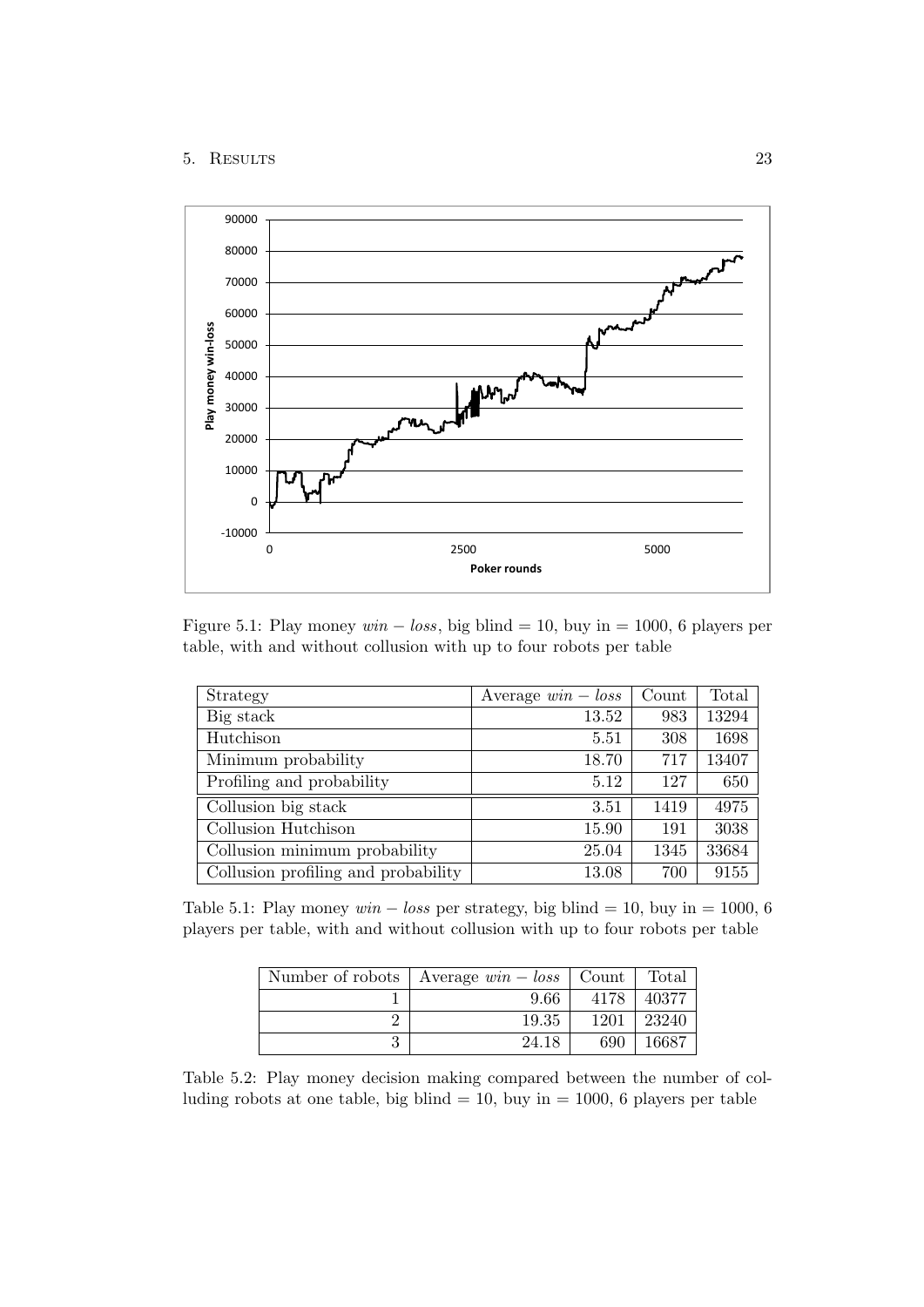#### 5. Results 24



<span id="page-27-0"></span>Figure 5.2: Real money  $win - loss$ , big blind = 0.02, buy in = 1.00, 6 players per table, with and without collusion with up to four robots per table

robot playing in one poker round. This means that if  $x$  robots played at the same table for one round then the graph shows  $x$  rounds, one for every robot. The graph shows a loss of about 100 in about 17'000 rounds. This is a loss of about 0.006 per round per robot what is about a quarter of a big blind per round per robot.

Table [5.3](#page-27-1) shows the results per strategy of the graph in figure [5.2.](#page-27-0) All strategies are losing at real money tables. The best of our strategies is the collusion minimum probability strategy with an average of about −0.005 per round per robot.

| Strategy                            | Average $win - loss$ | Count | Total    |
|-------------------------------------|----------------------|-------|----------|
| Collusion big stack                 | $-0.00523$           | 4604  | $-24.08$ |
| Collusion Hutchison                 | $-0.00648$           | 1376  | $-8.92$  |
| Collusion minimum probability       | $-0.00465$           | 2244  | $-10.44$ |
| Collusion profiling and probability | $-0.01310$           | 145   | $-1.90$  |
| Collusion min. prob. and bluffing   | $-0.00545$           | 8468  | $-46.19$ |

In table [5.4](#page-28-1) is a comparison between the different number of robots at one

<span id="page-27-1"></span>Table 5.3: Real money  $win - loss$  per strategy, big blind = 0.02, buy in = 1.00, 6 players per table, with and without collusion with up to four robots per table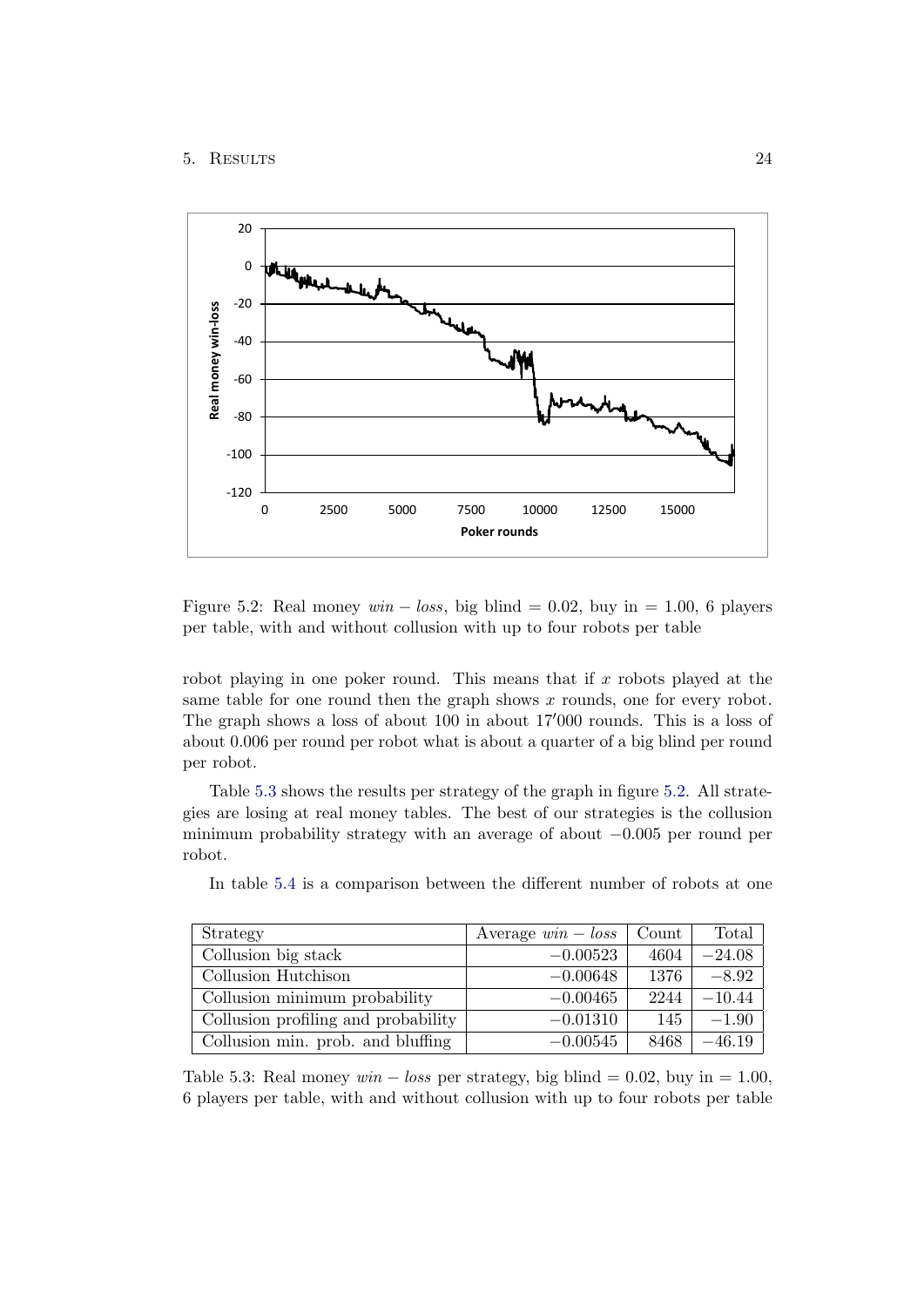## 5. Results 25

| Number of robots | Average $win - loss$ | Count | Total    |
|------------------|----------------------|-------|----------|
|                  | $-0.0069$            | 2788  | $-19.15$ |
|                  | $-0.0092$            | 6124  | $-56.38$ |
|                  | $-0.0043$            | 5172  | $-22.03$ |
|                  | $-0.0010$            | 2950  | $-3.08$  |

Table 5.4: Real money decision making compared between the number of colluding robots at one table, big blind  $= 0.02$ , buy in  $= 1.00$ , 6 players per table

<span id="page-28-1"></span>

| Take only results into account with |            |            |
|-------------------------------------|------------|------------|
| an absolute value change greater    | Play money | Real money |
| 10 times the big blind              | 0.0887     | 0.0485     |
| 20 times the big blind              | 0.0693     | 0.0354     |
| 30 times the big blind              | 0.0588     | 0.0296     |
| 40 times the big blind              | 0.0523     | 0.0269     |
| 50 times the big blind              | 0.0461     | 0.0214     |
| Total rounds                        | 6102       | 17069      |

<span id="page-28-2"></span>Table 5.5: Number of decisions with an absolute value change of money greater than 10 to 50 times the big blind

table. The results show an decrease on average from 1 to 2 robots but an increase on average from 1 to 3 and 3 to 4 robots. The decrease from 1 to 2 robots is a result of the parameter tuning for real money tables which we did while 2 robots were playing.

## <span id="page-28-0"></span>5.3 Play money compared to real money

Table [5.5](#page-28-2) compares the ratio of big decisions to all decisions made by the robots between play money and real money. Big decisions change the robots amount of money by an absolute value greater than 10 to 50 times the big blind. The results are relevant because the opponent players had to call the bets of our robots or our robots had to call the bets of the opponent players to count since the robots lost or won at least 10 to 50 times the big blind. The results show that big decisions appear almost twice as much in play money games compared to real money games.

Table [5.6](#page-29-0) compares play money and real money in respect to the reached betting phase. The results show that the last betting round is reached almost in three out of four games at play money tables while at real money tables the last betting round is reached in only about one out of five games.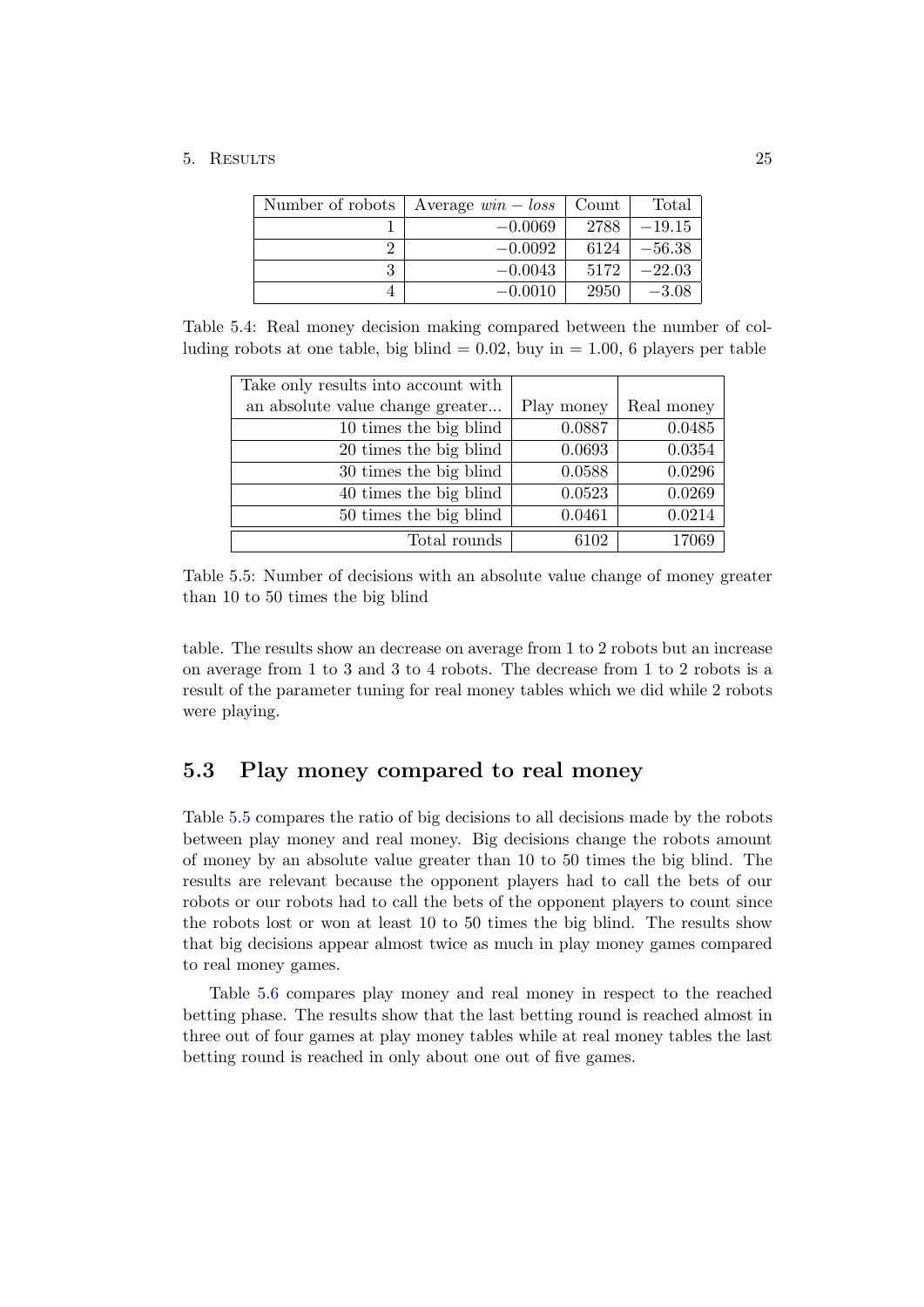|                                    | Play money | Real money |
|------------------------------------|------------|------------|
| Total rounds                       | 6102       | 17069      |
| Ratio of rounds with 0 table cards | 0.076      | 0.473      |
| Ratio of rounds with 3 table cards | 0.110      | 0.237      |
| Ratio of rounds with 4 table cards | 0.091      | 0.086      |
| Ratio of rounds with 5 table cards | 0.723      | 0.204      |

<span id="page-29-0"></span>Table 5.6: This table compares play money and real money in respect to the reached betting phase.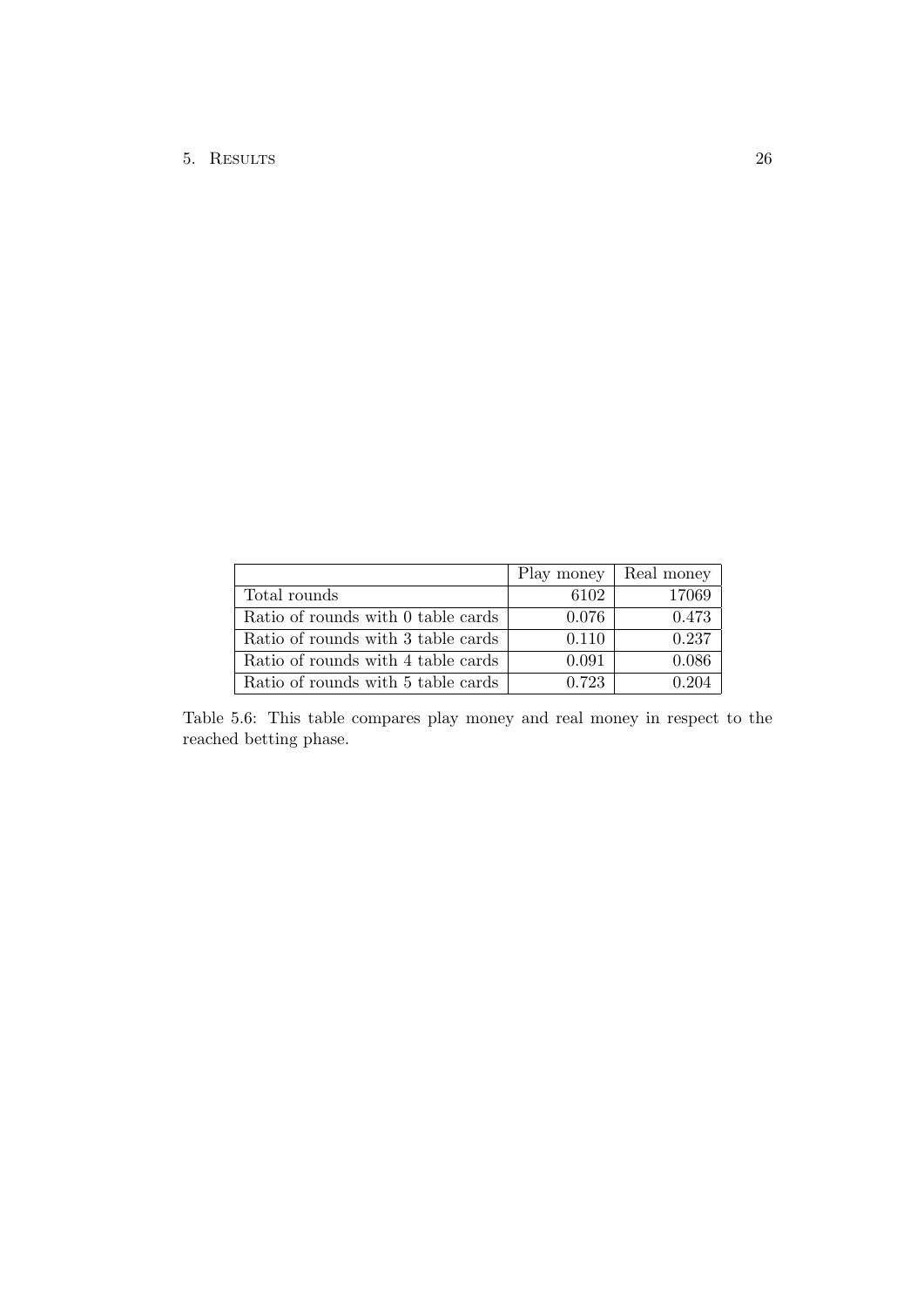## CHAPTER<sub>6</sub>

## Discussion

<span id="page-30-0"></span>In this chapter we discuss our results and make a conclusion.

## <span id="page-30-1"></span>6.1 Robot performance

#### <span id="page-30-2"></span>6.1.1 Play money

As figure [5.1](#page-26-0) shows our robot performs very well at play money tables. The tables [5.1](#page-26-1) and [5.2](#page-26-2) show that the robot performs also very well without collusion as the robot does not collude if he is not using any of the collusion strategies. This indicates that our robot is comparative at the play money level.

### <span id="page-30-3"></span>6.1.2 Real money

Figure [5.2](#page-27-0) shows that our robot performs badly at real money tables. We tried to adjust the parameters to the real money tables but no parameter configuration we tried worked. We think that the difference to play money tables comes from the difference in the playing behavior by the human players. The simple approach to calculate the ratio  $\rho$  of the expected win amount to the expected loss amount that is described in section [3.6](#page-14-0) does not seem to be enough to win at the lowest level of real money tables.

## <span id="page-30-4"></span>6.2 Collusion advantage

Tables [5.2](#page-26-2) and [5.4](#page-28-1) indicate that collusion provides a big advantage. Even though we only used passive collusion the results with play money show a huge increase in average win. At real money tables our robots also profit from collusion, except with two robots, even though they are still losing. The result of 2 robots is worse than the result of 1 robot because we tried to tune the parameters for the real money tables while 2 robots were playing. The result where 4 robots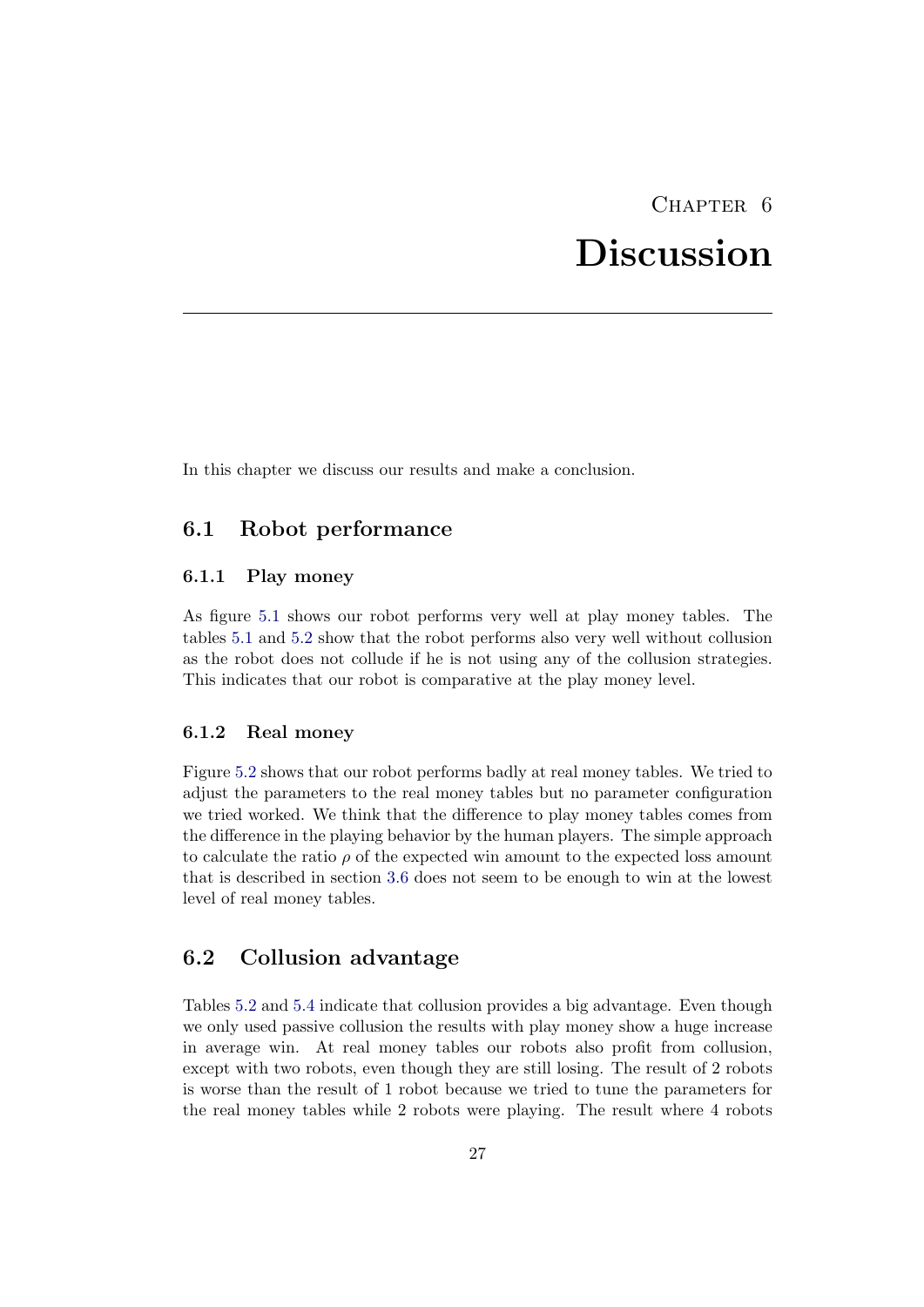#### 6. Discussion 28

are colluding at real money tables with an average of −0.001 is five times better than an always fold robot would be since the always fold robot would pay one big blind and one small blind per six rounds what equals  $-0.03/6 = -0.005$ .

We asked ourselves at the beginning if collusion provides a relevant advantage. We argue that the results indicate that the answer is yes as the tables [5.2](#page-26-2) and [5.4](#page-28-1) show a better decision making with the additional knowledge from collusion.

## <span id="page-31-0"></span>6.3 The difference in human behavior between play money and real money

Table [5.5](#page-28-2) indicates that human players are much more careful when playing at real money tables because they can lose real money. The table shows that human players are much less willing to risk 10 to 50 times the big blind when playing at real money tables compared to play money tables. We think that the reduction to almost half as much played big decisions shifts the winning from the robots to the human players.

Table [5.6](#page-29-0) shows that human players play much less hands while playing for real money even though we played at the lowest level. Almost half of the poker rounds at real money tables already end in the preflop phase while at play money tables only 7.6% end in the preflop phase. This is also due to the more careful play by the human players.

## <span id="page-31-1"></span>6.4 Collusion and robot detection

The poker platform did not detect any colluding robot or the collusion. We do not know if they check at all or only real money tables. Perhaps they only check if a player wants to withdraw money. As our robots lost real money we cannot say much about the detection because if someone loses while cheating it does not really matter in our opinion and play money does not really matter as well.

## <span id="page-31-2"></span>6.5 Conclusion

We built a colluding poker robot for no limit Texas Hold'em with six players. We used several different approaches to read out the interface and we designed a few strategies which use an equation with the ratio of the expected win amount to the expected loss amount for the decision making. This approach uses very little domain knowledge and is very fast except for the odds calculation. Our goal was to get an advantage through collusion and not a complicated decision making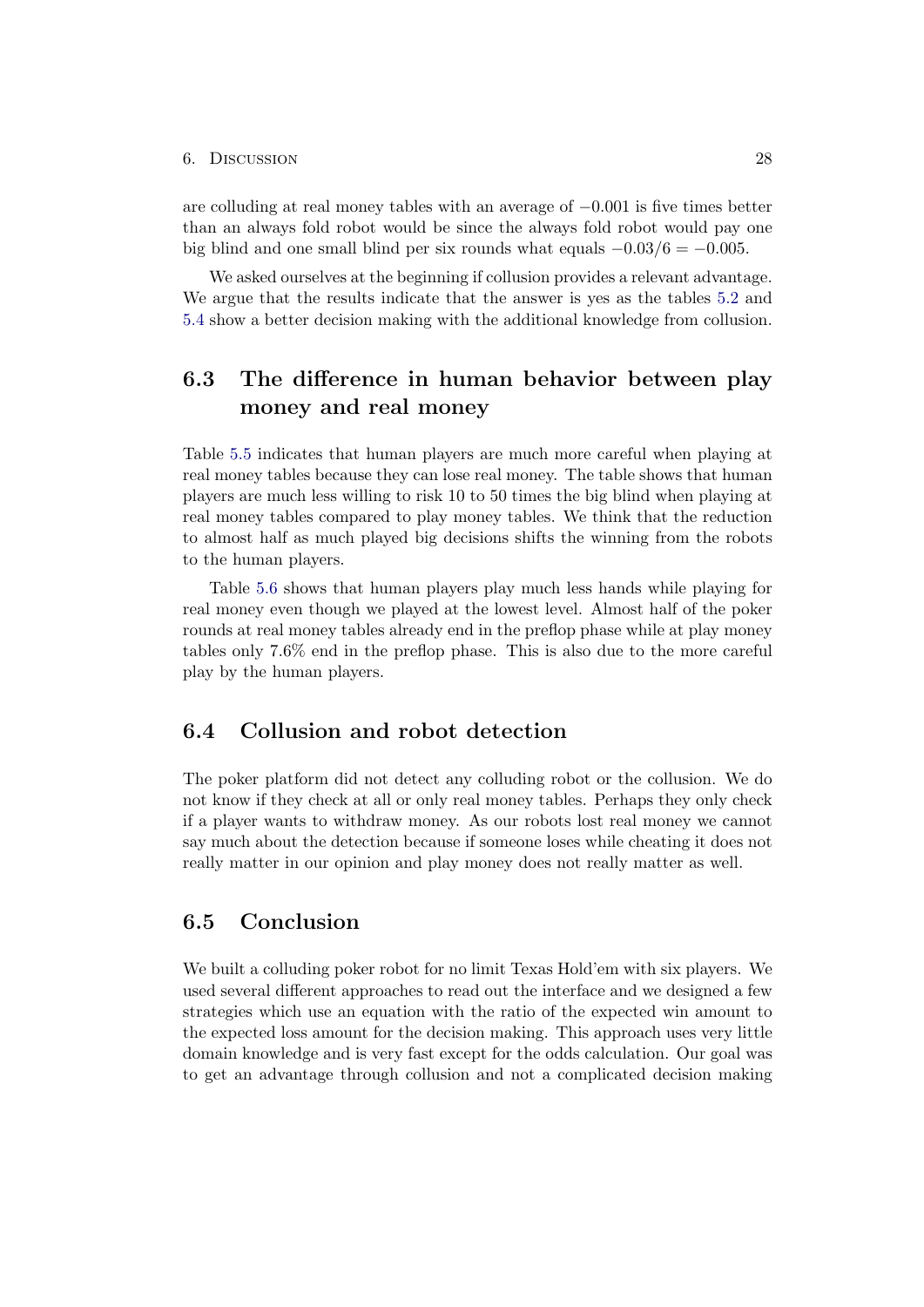#### 6. Discussion 29

process. In order to test our robot we let it run on the poker platform  $Poker770<sup>1</sup>$ at both play money and real money tables. The poker platform providers did not detect any of the colluding robots or the collusion even though they claim to detect both.

Our results indicate that our robot is competitive at play money tables but not at real money tables. This shows that collusion alone is not enough to win at real money tables. We think that with more complicated calculations or a lot of domain knowledge it should be possible to build a winning robot for real money tables. Our results also indicate that collusion gives a relevant advantage in decision making, which increases with every additional robot. Another result of our research is that human players play very differently if they play with real money compared to play money. The huge difference in playing behavior shows that it is not sufficient to test robots against human opponents at play money tables.

Future research has to be done on the psychological difference for humans to play with real money compared to play money and on the question if robots can earn money at online platforms and if so if they are detected.

<sup>1</sup>http://www.poker770.com